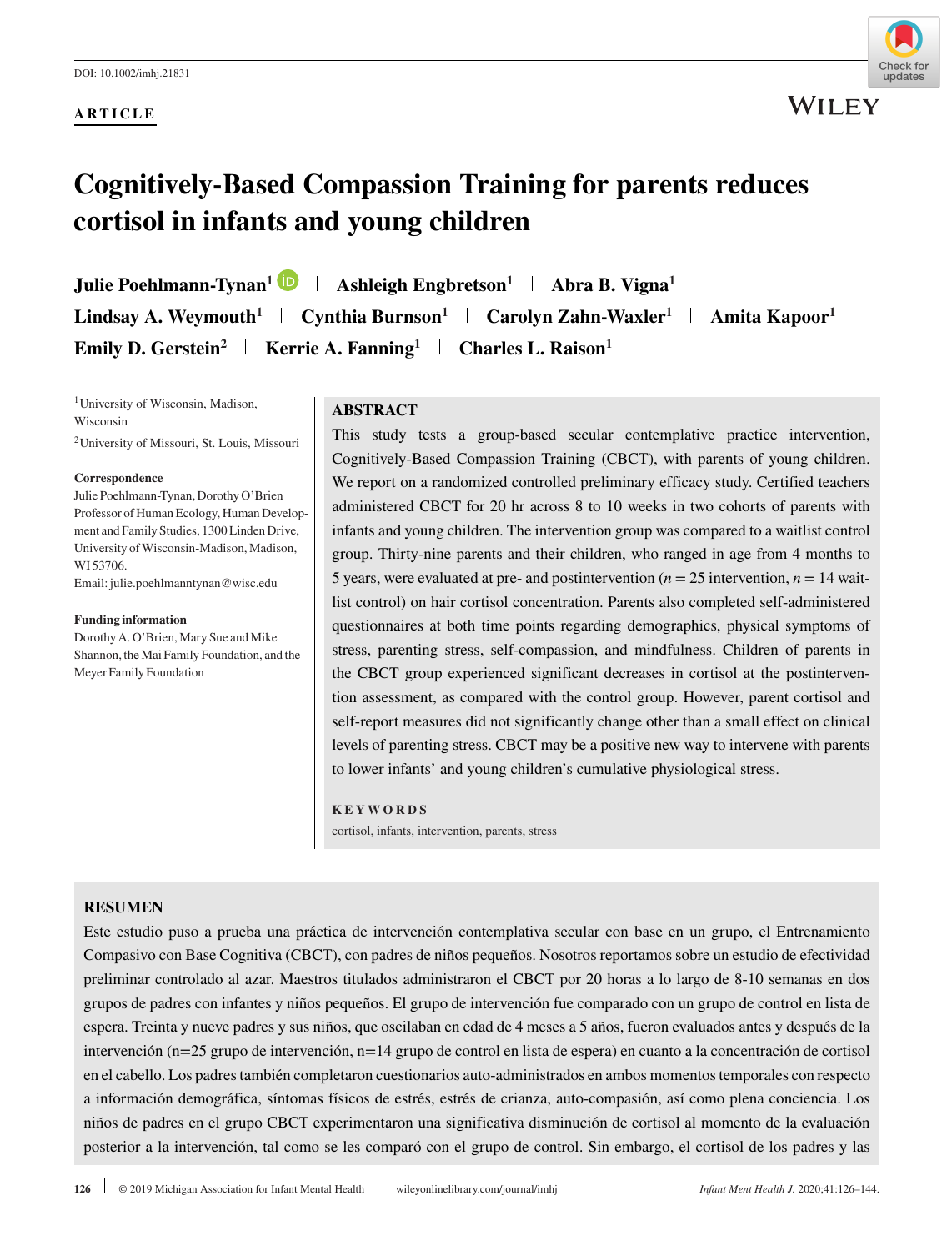medidas de auto-reporte no cambiaron significativamente. El CBCT pudiera ser una nueva manera positiva de intervenir con padres para reducir el estrés fisiológico cumulativo de infantes y niños pequeños.

#### **PALABRAS CLAVES** intervención, infantes, padres, estrés, cortisol

### **RÉSUMÉ**

Cette étude a testé une intervention de pratique contemplative séculaire et basée sur un groupe, la Formation de Compassion Cognitive (abrégé ici selon l'anglais CBCT), avec des parents de jeunes enfants. Cet article porte sur une étude d'efficacité préliminaire randomisée et contrôlée. Des formateurs certifiés ont procédé à une CBCT de 20 heures réparties sur 8-10 semaines chez deux cohortes de parents avec des nourrissons et des jeunes enfants. Le groupe d'intervention a été comparé à un groupe de contrôle en liste d'attente. Trente-neuf parents et leurs enfants, allant de 4 mois à 5 ans d'âge, ont été évalués avant et après l'intervention (n=25 intervention, n=14 contrôle de liste d'attente) sur la concentration de cortisol capillaire. Les parents ont également rempli des questionnaires auto-administrés aux deux temps d'évaluation, concernant des données démographiques, les symptômes physiques de stress, le stress de parentage, l'auto-compassion et la pleine conscience. Les enfants de parents du groupe CBCT ont fait preuve de baisses de niveau de cortisol importantes à l'évaluation post-intervention en comparaison au groupe de contrôle. Cependant le cortisol parental et les mesures auto-rapportées n'ont pas changé de manière importante. La CBCT peut être une nouvelle manière positive d'intervenir avec les parents afin de faire baisser le stress physiologique cumulatif des nourrissons et des jeunes enfants.

**MOTS CLÉS**

intervention, nourrisson, parents, stress, cortisol

#### **ZUSAMMENFASSUNG**

Die vorliegende Studie testet eine gruppenbasierte säkulare kontemplative Praxisintervention, das Kognitiv-basiertes Mitgefühlstraining (Cognitive-Based Compassion Training; CBCT), mit Eltern kleiner Kinder. Es handelt sich hierbei um eine randomisierte kontrollierte vorläufige Wirksamkeitsstudie. Zertifizierte Lehrkräfte führten das CBCT über einen Zeitraum von 20 Stunden in 8 bis 10 Wochen mit 2 Kohorten von Eltern mit Säuglingen und Kleinkindern aus. Die Interventionsgruppe wurde mit einer Wartelisten-Kontrollgruppe verglichen. 39 Eltern und ihre Kinder im Alter von 4 Monaten bis 5 Jahren wurden vor und nach der Intervention hinsichtlich der Cortisolkonzentration in ihren Haaren untersucht (n = 25 Interventionsgruppe, n = 14 Wartelistengruppe). Die Eltern füllten zu beiden Zeitpunkten zudem selbstverantwortlich Fragebögen zu demografischen Angaben, körperlichen Stresssymptomen, Erziehungsstress, Selbstmitgefühl und Achtsamkeit aus. Bei Kindern der Eltern in der CBCT-Gruppe war bei der Beurteilung nach der Intervention im Vergleich zur Kontrollgruppe ein signifikanter Rückgang des Cortisols zu verzeichnen. Die elterlichen Cortisolwerte und Selbstberichtsmaße änderten sich jedoch nicht signifikant. Das CBCT könnte eine positive neue Möglichkeit sein, bei Eltern einzugreifen, um den kumulativen physiologischen Stress von Säuglingen und Kleinkindern zu senken.

#### **STICHWÖRTER**

Intervention, Säuglinge, Eltern, Stress, Cortisol

## -<br>-<br>-<br>"<br>-<br>"<br>-<br><br><br><br><br><br><br><br><br><br><br><br><br><br><br><br><br><br><br><br><br>

では、幼児を持つ両親に対しグループでの非宗教的な瞑想的実践介入 (group-based secular contemplative 本研究では、幼児を持つ両親に対しグループでの非宗教的な瞑想的実践介入 (group-based secular contemplative<br>practice intervention)、認知に基づく共感トレーニング (Cognitively-Based Compassion Training: CBCT) を実施し practice intervention)、認知に基づく共感トレーニング (Cognitively-Based Compassion Training: CBCT) を実施し<br>た。われわれが行った予備的な無作為化比較試験の効果研究について報告する。資格を持つ教員が乳児や幼 -<br>た。われわれが行った予備的な無作為化比較試験の効果研究について報告する。資格を持つ教員が乳児や幼<br>児を持つ両親の二つのグループに対し、8~10 週間にわたって20 時間の CBCT を行った。介入グループと非 為化比較試験の効果研究について報告する。資<br>し、8∼10 週間にわたって 20 時間の CBCT を行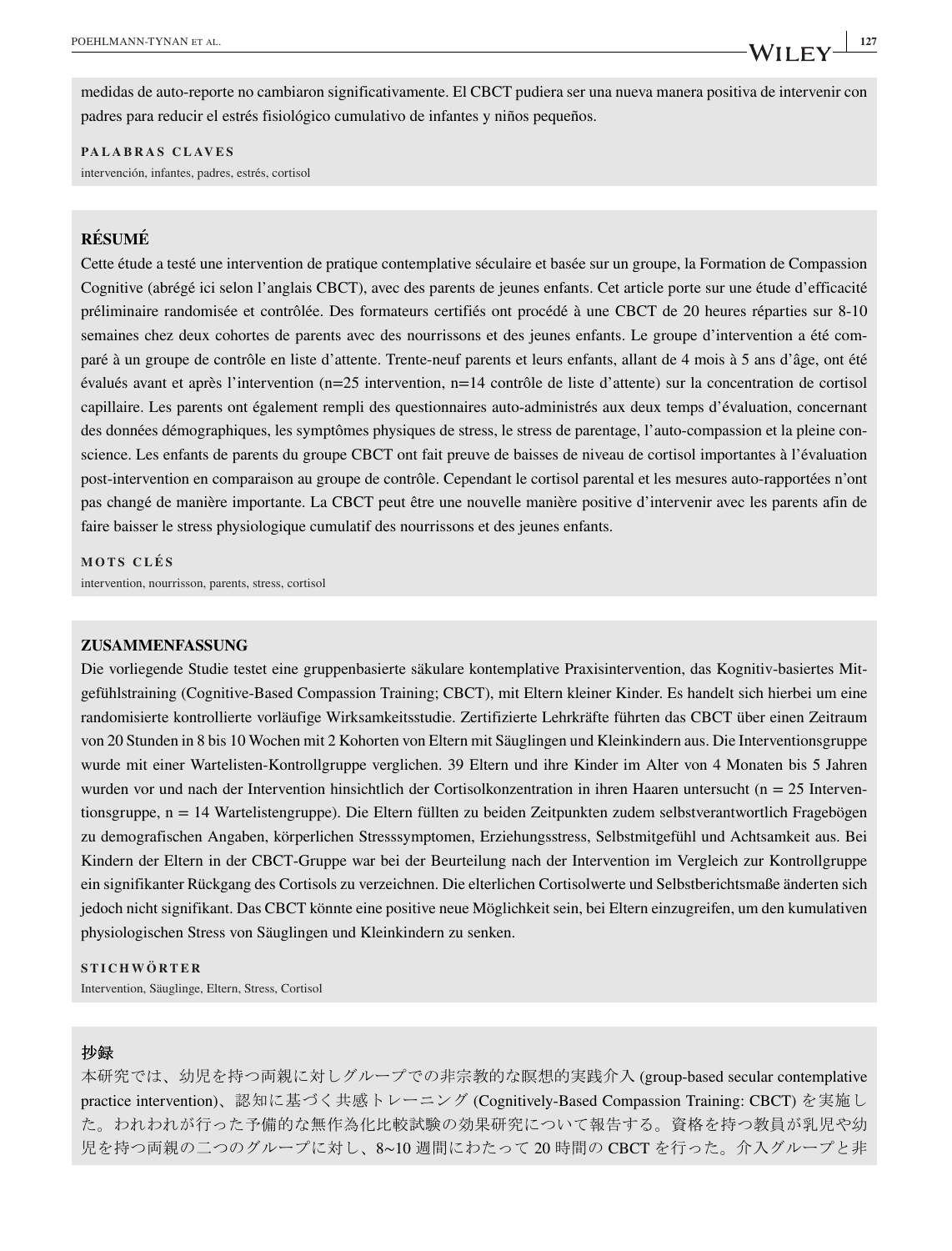# **128 WII FY** POEHLMANN-TYNAN ET AL.

▼▼ 11LL 1<br>介入コントロールグループを比較した。 39 組の両親とその4か月 ~5 歳の年齢の子どもについて、介入前<br>後 (介入グループ n = 25、非介入グループ n = 14) の時点で頭髪中のコルチゾールを評価した。両親には、介 後(介入グループ n = 25、非介入グループ n = 14)の時点で頭髪中のコルチゾール <mark>\グループ n = 25、非介入グループ n = 14)</mark> の時点で頭髪中のコルチゾールを評価した。両親には、介<br>の時点で統計上のデータ、ストレスによる身体症状、子育てのストレス、セルフ・コンパッション<br>mpassion)、そしてマインドフルネス (mindfulness) に関する自記式質問紙を記入してもらった。介入後の (self-compassion)、そしてマインドフルネス (mindfulness) に関する自記式質問紙を記入してもらった。介入後の passion)、そしてマインドフルネス (mindfulness) に関する自記式質問紙を記入してもらった。介入後の<br>において、<mark>CBCT</mark> (介入) グループの両親の子どもではコントロール (非介入) グループの子どもに比 べ、コルチゾールが有意に減少していた。しかしながら、両親のコルチゾールや自記式評価尺度では、有意な<br>変化は認められなかった。 CBCT は、乳児や幼児の累積的な身体的ストレスを軽減するために役立つ、新しい .、CBCT (介入) グループの両親の子どもではコントロール (非介入) グループの子どもに比<br>が有意に減少していた。しかしながら、両親のコルチゾールや自記式評価尺度では、有意な 変化は認められなかった。 C<br>介入法になるかも知れない。

キーワード 介入, 乳児, 両親, ストレス, コルチゾール

#### 摘要

本研究測試一個對幼兒父母長期沉思實踐干預小組, 即基於認知的同情訓練 (CBCT)。我們報告一項隨機對照組的 初步療效研究。經過認證的教師在兩個同齡群嬰兒的父母中進行 8-10 週的 20 小時 CBCT 培訓。研究比較干預組 與候補名單對照組。在干預前和干預後 (n = 25 干預組, n = 14 候補名單對照組), 對年齡在 4 個月至 5 歲之間的 39 位父母及其子女作出頭髮皮質醇的濃度評估。父母還在兩個時間點完成有關其特徵、壓力的生理症狀、育兒壓力 、自我同情和内觀的問卷。與對照組相比, CBCT 組父母的孩子在干預後皮質醇顯著下降。但是, 父母的皮質醇和 自我報告並沒有明顯改變。 CBCT 可能是一種積極干預父母的新方法, 可以降低嬰兒和幼兒的累積生理壓力。

關鍵詞 干預, 嬰兒, 父母, 壓力, 皮質醇

#### ملخص

تتناول هذه الدراسة التدخل التاملي القائم على المجموعة ، والتدريب على التعاطف المعرفي (CBCT) ، مع أباء وأمهات الأطفال الصغار ونقدم تقرير ا عن دراسة مبدأية منضبطة تجريبيا للكفاءة الأولية. قام مدرسون مؤهلون ومعتمدون بإدارة تدريب العاطفة المعرفية CBCT لمده 20 ساعة خلال 8-10 أسابيع مع مجمو عتين من الاباء والأمهات الذين لديهم رضع وأطفال الصغار . تمت مقارنه مجموعه التدخل بالمجموعة الضابطة في قائمه الانتظار . وتم تقييم مجموعة من 39 من الاباء والأمهات وأطفالهم ، الذين تراوحوا في العمر من 4 أشهر إلى 5 سنوات ، في مرحله ما قبل وبعد الندخل (25 = n المجموعة التجريبية ،14 = n = 14 المجموعة الضابطة) من حيث تركيز الكورتيزول في الشعر٬ واستكمل الاباء أيضا الاستبيانات التي تدار ذاتيا في كلا التوقيتين فيما يتعلق بالديموغرافيات والاعراض الجسدية للإجهاد ، وإجهاد الرعاية الولدية ، والتعاطف الذاتبي ، واليقظة ٍ وقد أظهر أطفال الاباء في مجموعه CBCT انخفاضات كبيره في الكورتيزول في تقييم ما بعد التدخل مقارنه بالمجموعة. ومع ذلك ، فإن الكورتيزول عند الوالدين ومقاييس التقرير الذاتي لم تتغير بشكل كبير ٍ وبذلك قد يكون CBCT طريقه ايجابيه جديده للتدخل مع الاباء لخفض الإجهاد الفسيولوجي التر اكمي للرضع والأطفال الصغار .

> الكلمات الرئيسية: التدخل ، الرضع ، الاباء ، الإجهاد ، الكورتيزول

#### **1 INTRODUCTION**

Secular contemplative practices, including mindfulness and meditation, have been increasingly applied in both medical and community settings to improve mental and physical health, including decreasing depressive symptoms, stress, and pain as well as enhancing well-being (e.g., see meta-analyses by Chiesa & Serretti, 2009, and Goyal et al., 2014). The most well-known secular contemplative intervention is Mindfulness-Based Stress Reduction (MBSR), a

group-based, 8-week mindfulness program (plus a daylong retreat) developed in 1979 at the University of Massachusetts Medical Center (Kabat-Zinn, 1991). Evaluated in numerous clinical trials, MBSR shows health and mental health benefits, including improvements in immune system functioning and physiological stress processes (Carlson, Speca, Patel, & Goodey, 2003; Davidson et al., 2003; Grossman, Niemann, Schmidt, & Walach, 2004; Teasdale et al., 2000). In addition to MBSR, other secular contemplative interventions that focus on meditation and cultivation of compassion have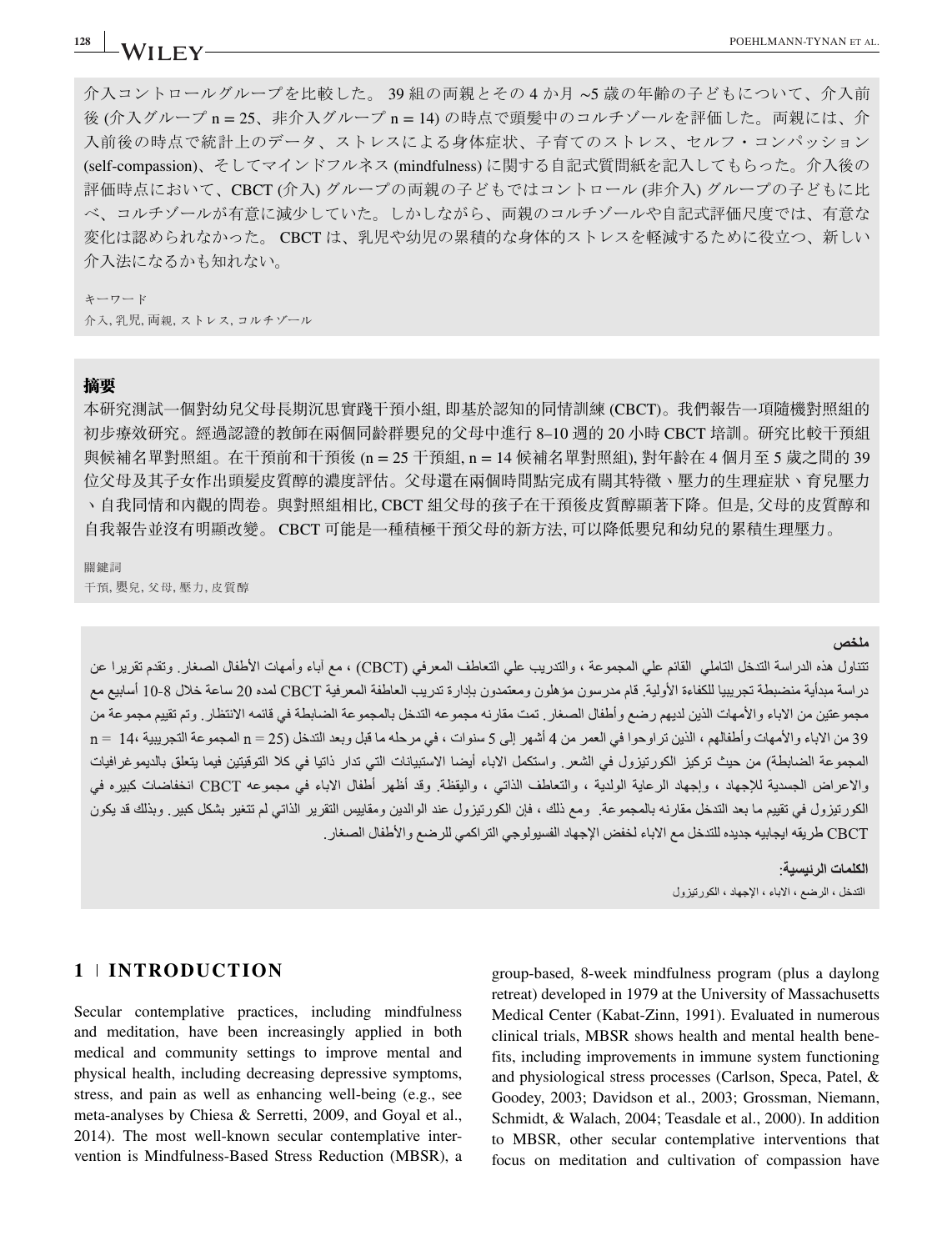shown promising effects for clinical and community adults and adolescents. For example, a recent systematic review has found that loving kindness and compassion meditation interventions, based on Buddhist compassion practices, improved participants' psychological distress, levels of positive and negative affect, frequency and intensity of positive thoughts and emotions, interpersonal skills, and empathic accuracy (Shonin, Van Gordon, Compare, Zangeneh, & Griffiths, 2015). The present study explores the effects of Cognitively-Based Compassion Training (CBCT), a secular, compassionbased meditation intervention, on parent and child stress processes in families of infants and young children.

#### **1.1 CBCT**

CBCT, developed by Dr. Geshe Lobsang Tenzin Negi at Emory University, is a kindness- and compassion-based meditation practice that deliberately and systematically works to cultivate compassion through progressive exercises beginning with the development of attentional stability (i.e., mindfulness) and progressing further through analytical meditations focusing on equanimity, self-compassion, and kindness (Mascaro, Negi, & Raison, 2017). Participants gain insight into how their attitudes and behaviors support or hinder compassionate responding, intensifying their desire to help others, allowing compassion to become more natural and spontaneous in their everyday lives, and grounding them in realistic expectations of self and others. Although there appear to be multiple cognitive mechanisms involved in meditation, MBSR and other mindfulness programs fall in the "attentional family" of meditation, with a goal of attaining attentional stability and awareness, leading to better attentional control and self-regulation (Dahl, Lutz, & Davidson, 2015). CBCT, however, is an example of the constructive family of meditation, which builds on attentional stability and awareness while also emphasizing constructive processes related to the self, with a specific analytic focus on decreasing barriers to experiencing empathy and envisioned and enacted compassion (Dahl et al., 2015; Mascaro et al., 2017). Empathy, an individual's ability to recognize others' emotions and perspectives and produce a response that is affectively and cognitively similar to the observed emotions or perspectives (Knafo, Zahn-Waxler, Van Hulle, Robinson, & Rhee, 2008; Roth-Hanania, Davidov, & Zahn-Waxler, 2011), provides a basis for compassion. Compassion is defined in this study as having an affective response to the suffering of others by feeling some measure of those emotions while also desiring to alleviate their suffering and actually engaging in prosocial responding to alleviate another's suffering. Compassion has become increasingly recognized as indicative of psychological resilience and may promote positive intergroup relationships across the life span (Greenberg & Harris, 2012; Neff & McGehee, 2010; Welker, Slatcher, Baker, & Aron, 2014).

Initially, CBCT was created as an intervention for college students and then later adapted for different populations such as women with breast cancer, medical students, and adolescents in foster care (e.g., Dodds et al., 2015; Mascaro et al., 2018; Pace et al., 2013). Early research demonstrated that CBCT improves immune function and physiological stress reactions in addition to enhancing neural activity related to empathy. For example, in an early study with college students who were randomized to CBCT or a health education condition, Pace et al. (2009) found that more time spent practicing CBCT meditations at home related to quicker return to baseline cortisol following a stressor as well as lower production of interleukin-6 (which is secreted by T cells and macrophages to stimulate immune response) in response to a stressor, although being assigned to the treatment condition in itself did not relate to outcomes measured. Similarly, when adolescents in foster care were randomized to a 6-week CBCT or waitlist condition, more practice time was associated with less resting-state inflammation (Pace et al., 2013). More recent studies have had mixed findings. For instance, in a study of healthy adults naïve to meditation who were randomized to CBCT, mindfulness, or health-discussion conditions, the CBCT group showed a trend: More home practice time was associated with higher hippocampal volume as well as increased amygdala activation in response to empathyinducing stimuli, which in turn was associated with fewer selfreported depressive symptoms (Desbordes et al., 2012, 2014). However, in a larger replication study, preliminary results have revealed no effects of CBCT on behavioral or biological measures (Mascaro et al., 2017). CBCT has not been previously implemented with parents. In this study, we use CBCT as an intervention for parents of infants and young children, examining physiological measures of stress processes and self-reported changes in self-compassion, mindfulness, physical symptoms of stress, and parenting stress.

#### **1.2 Stress processes in adults and children**

Although parenting stress is ubiquitous in families with young children (Heneghan, Mercer, & DeLeone, 2004), few interventions incorporating secular contemplative practices focus on parents of infants and young children. However, a range of mindfulness interventions are available for parents of older children (Coatsworth et al., 2015) and for expectant parents during the prenatal period (Duncan & Bardake, 2010). Such interventions encourage "mindful parenting," described as parents bringing intentional awareness of each moment to relationships with their children, in ways that can be observed during parent-child interactions (Duncan, Coatsworth, & Greenberg, 2009; Duncan, Coatsworth, Gayles, Geier, & Greenberg, 2015). In one example of a mindfulness program for parents and children aged 10 to 14 years, the Mindfulness-Enhanced Strengthening Families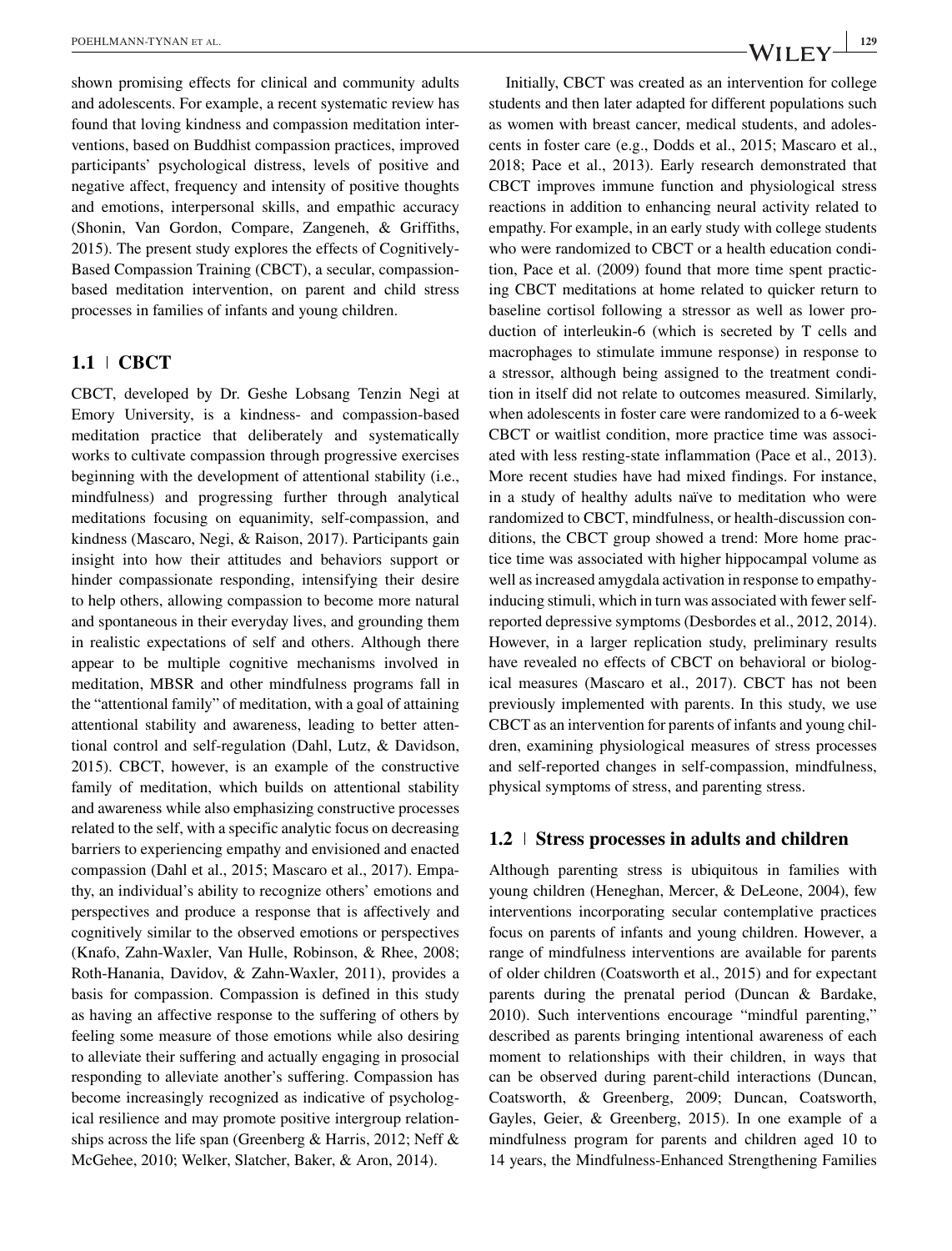Program (MSFP; Coatsworth et al., 2015) was found to boost the effects of the original Strengthening Families Program (SFP) in some areas and to better sustain the effects of SFP in others, including positive effects on parental anger and positive behavior exhibited toward youth (Coatsworth, Duncan, Greenberg, & Nix, 2010). In addition to MSFP, several mindfulness interventions have been used to promote positive family relationships (Altmaier & Maloney, 2007; Blackledge & Hayes, 2006; Saltzman & Goldin, 2008; Singh et al., 2006; Wahler, Rowinski, & Williams, 2008), including reductions in parenting stress (Bögels, Hoogstad, van Dun, de Schutter, & Restifo, 2008; Dawe & Harnett, 2007).

Although the first two modules of CBCT focus on mindfulness and attentional stability, it is not considered a mindfulness intervention, per se, but rather a kindness- or compassion-based meditation intervention (Muscaro et al., 2017; Shonin et al., 2015). However, we expected positive direct effects on parenting stress and stress processes in adults, as well as effects on children, similar to interventions that promote mindful parenting and theories hypothesizing mechanisms for how parenting stress affects children's behaviors and development. Such theories suggest both a possible direct path and an indirect path, wherein parenting stress affects parents' interactions with children, which then affect children (Deater-Deckard, 1998; Deater-Deckard, Li, & Bell, 2016), with some supporting empirical evidence (e.g., Gerstein & Poehlmann-Tynan, 2015). Likewise, contemplative practice interventions offered to parents may improve parental well-being and decrease stress, which may lead to less perceived parenting stress and improved child well-being (indirect path) as well as having direct effects on parenting and child well-being (Duncan et al., 2015). In support of these direct and indirect paths, previous research has found that interventions implemented with parents and targeted toward improving parental well-being may have positive effects not only on parents but also on their children. For example, two recent meta-analyses focusing on treatment for maternal depression have found positive effects of such treatment for mothers and their parenting in addition to improvements in their children's mental health and stress (Cuijpers, Weitz, Karyotaki, Garber, & Andersson, 2015; Letourneau, Dennis, Cosic, & Linder, 2017). In the present study, we assessed parents' perceived stress as well as parent and child physiological stress. We expected the intervention to have direct effects on parental stress and parental mindfulness and compassion as well as on the child outcome of interest, hair cortisol concentrations (HCCs).

The glucocorticoid hormone cortisol plays an important role in stress-related health outcomes for children and adults. Cortisol, released by the neuroendocrine system when the body experiences stress, is an indicator of hypothalamicpituitary-adrenal (HPA) axis activity. Acute cortisol reactions are normative and reflect the body's adaptation to stressors; however, longer term changes in hormone secretion under conditions of chronic or cumulative stress can affect children's developing brain circuits and stress hormone systems in ways that lead to dysregulated stress responses (Shonkoff, Boyce, & McEwen, 2009).

Elevated physiological stress responses can be measured by assessing cortisol in various ways, such as measuring cortisol in the blood, saliva, urine, or scalp hair (Bevans, Cerbone, & Overstreet, 2008, 2009; Xie et al., 2011). Compared to traditional measures of cortisol, such as those involving collection of saliva or urine, cortisol in scalp hair reflects months rather than hours of neuroendocrine activity, although there is some concordance among these cortisol measures in adults (Short et al., 2016). Repeated sampling is required when using more traditional indices (blood, saliva), which is not practical when sampling from young children. In contrast, sampling scalp hair can aid in understanding the role of longer term stress hormone changes because it is a reliable estimate of longer term cortisol output, and it has been established as a measure of central HPA activity that represents cortisol in the blood (Kapoor, Schultz-Darken, & Ziegler, 2018). Assessing scalp hair allows for a systemic measure of cumulative cortisol exposure that is noninvasive (Raul, Cirimele, Ludes, & Kintz, 2004; Russell, Koren, Rieder, & Van Uum, 2012; Staufenbiel, Penninx, Spijker, Elzinga, & van Rossum, 2013). Although human scalp hair grows at a variable rate across individuals, approximately 1 cm of hair growth most proximal to the scalp is often used to represent, on average, about 1 month's growth (Stalder & Kirschbaum, 2012). Therefore, by taking a hair sample and measuring glucocorticoids, basal HPA axis function and stress-reactive activity can be determined for the last couple of months.

Although a relatively new methodology for assessing stress processes, a growing literature has examined HCCs in children and adults (Bates, Salsberry, & Ford, 2017; Dettenborn, Tietze, Kirschbaum, & Stalder, 2012; Groeneveld, Vermeer, Linting, Noppe, van Rossum, & van IJzendoorn, 2013). For example, Yamada et al. (2007) first reported hair cortisol levels in newborns in a neonatal intensive care unit, with infants who experienced mechanical ventilation having higher hair cortisol levels than did full-term infants not experiencing ventilation. A subsequent study reported higher hair cortisol levels in Black 12-month-old infants compared to White infants of the same age, in addition to correlations among measures of prenatal adversity, maternal postpartum depression, parenting stress, and children's socioemotional development (Palmer et al., 2013). In an investigation of hair cortisol in children 1 to 8 years of age, a decrease in hair cortisol with increasing age was reported (Karlén, Frostell, Theodorsson, Faresjö, & Ludvigsson, 2013; Karlén et al., 2015). In addition, among preschool children, hair cortisol levels were negatively correlated with parental educational level, but not with family income (Vaghri et al., 2013), although a separate study has found a link with income (Henley & Koren, 2014). A recent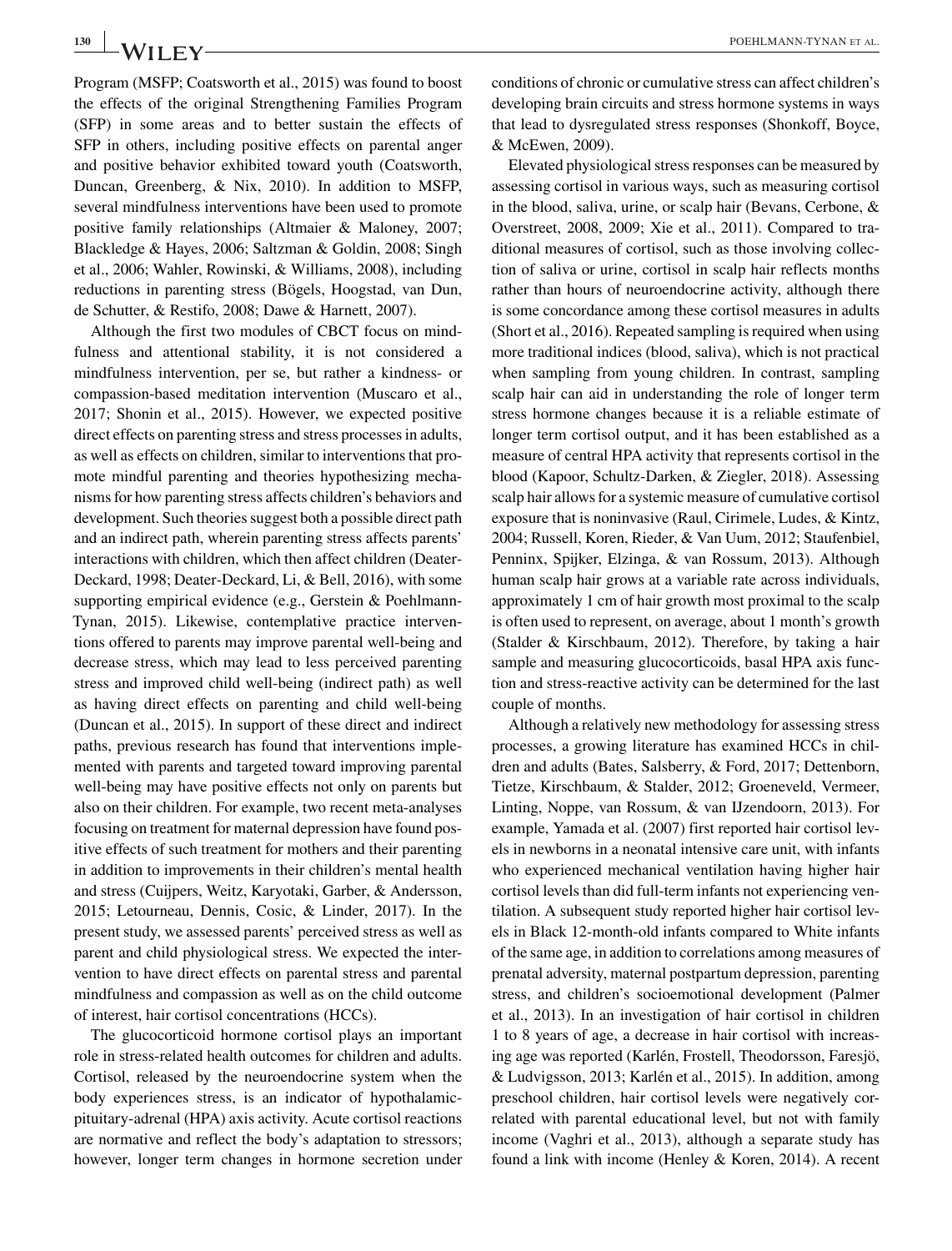meta-analysis of 66 studies (Stalder et al., 2017) has found that although hair cortisol was not consistently related to reports of perceived stress, there were significant elevations in hair cortisol when chronic stressors occurred. Similarly, a review by Vives et al. (2015) concluded that the effects of stress could be reliably assessed using a measure of change in hair cortisol.

Although representing relatively stable, longer term cortisol production is a potential strength of assessing hair cortisol, it is unknown how sensitive the measure is to change in children. Some scholars have discussed HCCs as representing a stable individual trait, especially in adults (Stalder et al., 2012) and increasingly so in children as they grow older (Karlén et al., 2013). However, very young children, who show more plasticity in their HPA axis system relative to older children and adults, may be more likely to experience change in their cumulative hair cortisol when levels of stress change. It is possible that such a change could be seen in response to intervention. In studies assessing acute or diurnal cortisol in saliva, a review of 19 articles (Slopen, McLaughlin, & Shonkoff, 2014) has suggested that high-risk children's cortisol regulation could be altered by psychosocial interventions, although much inconsistency existed in how the interventions influenced cortisol activity. In the present study, we assessed HCCs in parents and in their infants and young children prior to and after the CBCT intervention.

It is particularly important to study stress outcomes in infants and young children because the consequences of prolonged exposure to elevated cortisol levels in childhood can be profound (Danese & McEwen, 2012; McEwen, 2012), including implications for child psychopathology and health disparities (Karlén et al., 2015; Shonkoff et al., 2012). In addition to links between trauma exposure and elevated basal cortisol levels (Bevans et al., 2008, 2009) as well as lower cortisol reactivity in older children (Jaffee et al., 2015), quality of parenting is also associated with children's subsequent physiological stress response (e.g., Blair & Diamond, 2008; Murray, Halligan, Goodyer, & Herbert, 2010). Thus, we expected that parents in the intervention group would not only experience less stress but that their children would also experience a decrease in HCC from pre- to postintervention.

#### **1.3 Research question**

The present study addressed one primary research question:

**RQ1**: What are the direct effects of CBCT on parent's perceived stress, mindfulness, and self-compassion and parents' and children's HCCs?

We hypothesized that parental participation in the CBCT intervention would be associated with decreases in parents' perceived symptoms of stress and parenting stress as well as parent and child HCCs and increases in parental mindfulness and self-compassion.

#### **2 METHOD**

#### **2.1 Sample**

The study evaluated CBCT with 39 parents of children aged 9 months to 5 years 4 months using a randomized controlled design  $(n = 25)$  intervention offered in two cohorts,  $n = 14$  waitlist control), with assessments at pre- and postintervention. Thirty-nine families with children in universityaffiliated preschools, in which the parents spoke and understood English, were recruited to participate in the study in two cohorts. In the first cohort, 14 parents were randomized to CBCT, and 14 parents were randomized to a waitlist control group. Control group participants from the first cohort were invited to participate in a second cohort of the intervention along with 11 new intervention parents. One family withdrew from the study and did not have preintervention assessments completed, and 2 additional families were lost to attrition, although they completed all preintervention assessments.

The analytic sample included 38 parents (33 mothers, 5 fathers) and their children. Almost all of the parents were married (36 of 38), and all parents had at least a bachelor's degree, although there was some economic diversity, with 11% of families using public assistance (and having incomes below the federal poverty line) and an additional 18% of families with incomes at 400% of the federal poverty line for family size. Median income fell between \$70,000 and \$100,000. The majority of participant parents were White (81%), and the average age of parents was 36 years. The children included 19 boys and 19 girls; they were slightly more diverse than their parents, with 68% White, 21% biracial or multiracial, 5% Asian, and 5% Latinx (for demographic information, see Table 1).

#### **2.2 Procedure**

The study was approved by the Institutional Review Board and used written consent forms for parents and verbal assent for children. Parents were recruited through campus-affiliated preschools through flyers and word of mouth. Once parents were screened for inclusion criteria (affiliated with a campus preschool, have a child aged 9 months to 5 years, and speak and understand English), research assistants provided consent forms and randomly assigned parents to the intervention or control group and scheduled the pre-assessment sessions. The assessments were administered by a trained research assistant or intern in a university research lab. The assessments included self-report measures (discussed later) as well as video-recorded measures (described in Engbretson et al., under review). The preintervention and postintervention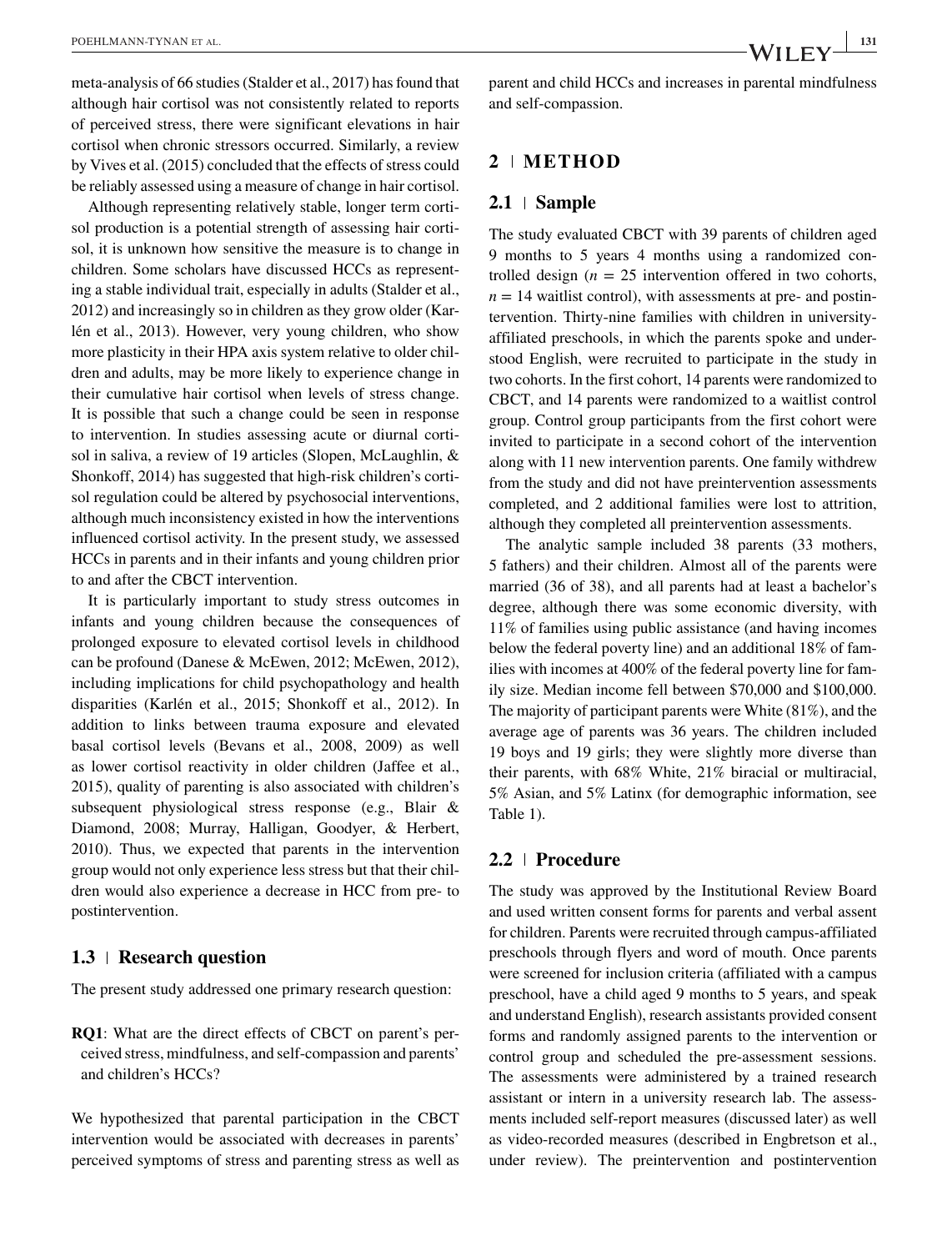|  | TABLE 1 | Demographic information ( $N = 38$ ) |
|--|---------|--------------------------------------|

| <b>Characteristics</b>      | Parents $(n)$  | Children $(n)$ |
|-----------------------------|----------------|----------------|
| Age in years $(M)$          | 36.7           | 3.2            |
| Female                      | 33             | 19             |
| Male                        | 5              | 19             |
| Race/ethnicity              |                |                |
| <b>Black</b>                | $\theta$       | $\theta$       |
| Asian                       | 3              | $\overline{2}$ |
| Latinx/Hispanic             | 3              | $\overline{c}$ |
| Native American             | $\Omega$       | $\Omega$       |
| White                       | 31             | 26             |
| Biracial or multiracial     | $\Omega$       | 8              |
| Other                       | $\mathbf{1}$   | $\Omega$       |
| Married                     | 36             |                |
| Education                   |                |                |
| Bachelor's degree           | 9              |                |
| Graduate degree             | 29             |                |
| Annual income               |                |                |
| $<$ \$20,000                | $\overline{c}$ |                |
| \$20,000-40,000             | $\overline{2}$ |                |
| \$40,000-70,000             | 7              |                |
| \$70,000-100,000            | 10             |                |
| \$100,000-150,000           | 10             |                |
| > \$150,000                 | 7              |                |
| Receiving public assistance | $\overline{4}$ |                |

assessments were the same. Postintervention assessments were scheduled in the month following the end of the intervention. Each family was paid \$25 for completion of assessments at each time point.

#### **2.3 Intervention description**

The intervention condition consisted of implementing a CBCT class offered to parents of infants and young children. CBCT is typically administered as an 8-week intervention that meets for 2 hr per week plus a mini retreat (for a total of 20 hr of group instruction). Each session contains pedagogical material presented by trained instructors, a guided meditation of 20 to 30 min, and group discussion, with participants being asked to meditate daily using guided meditation recordings. The CBCT curriculum was slightly adapted to address parenting by tailoring examples to focus on parenting issues, similar to how it has been adapted for other special populations (e.g., adolescents in foster care).

CBCT-certified teachers were hired to administer the CBCT for each cohort. Each teacher had a Level One Certification through the Emory Tibetan Partnership, where CBCT was developed. The training consists of 65 hr of retreat and workshop, where trainees practice CBCT meditation and teaching skills. Following the retreat and workshop, trainees begin an 8-week practicum to develop their knowledge and

understanding of the protocol through a variety of weekly exercises. To complete their teacher certification, trainees spend 10 weeks in a supervised coteaching environment.

Both cohorts had 20 hr of instruction. The first cohort met for 10 weeks for 2 hr in length whereas the second cohort met for 8 weeks for 2 hr in length plus a 4-hr mini retreat. These differences resulted from a combination of instructor and participant schedules. Each week focused on a different theme (e.g., cultivating mindfulness, self-compassion, equanimity, and compassion to others) and applications to parenting. The curriculum is as follows:

- **Module 1**: Developing Attention and Stability of Mind: Introduction to meditation techniques for focused attention (practiced in all compassion meditations).
- **Module 2**: Awareness of Sensations, Feelings, Emotions, and Reactions: Practice attending to subjective experience and separating emotions and reactions.
- **Module 3**: Cultivating Self-Compassion: Practice techniques for developing awareness of thoughts and actions and how these contribute to happiness or suffering.
- **Module 4**: Cultivating Equanimity: Examine thoughts and feelings regarding categories of friends, enemies, and strangers, and relating to all people from a deeper perspective.
- **Module 5**: Developing Appreciation and Gratitude: Practice interdependence with countless others and the benefits we receive daily from them.
- **Module 6**: Developing Empathy: Learn techniques for developing empathy, including identifying happiness and suffering.
- **Module 7**: Wishing and Aspirational Compassion: Examine the wish that all beings be happy and free from suffering.
- **Module 8**: Active Compassion for Others: Practice working to actively alleviate the suffering of others.

#### **2.4 Intervention fidelity**

In addition to the training and supervision provided by the Emory Tibetan Partnership, a trained research assistant attended each of the sessions for both cohorts to observe and take notes to ensure that the sessions were as identical as possible, as recommended by Bellg et al. (2004). All sessions were conducted in the same room at the same institution. All participants in both cohorts were given the same materials and shown the same presentations. The only differences between the two cohorts were the examples used by the two different instructors and the days on which the 20 hr of instruction were scheduled. Toward the end of each session, participants were asked to meditate on that week's topic and ask any clarifying questions to ensure their comprehension of the material. Sometimes the questions differed between cohorts. At the end of each session, participants were given homework to practice that week's topic. An example of the homework given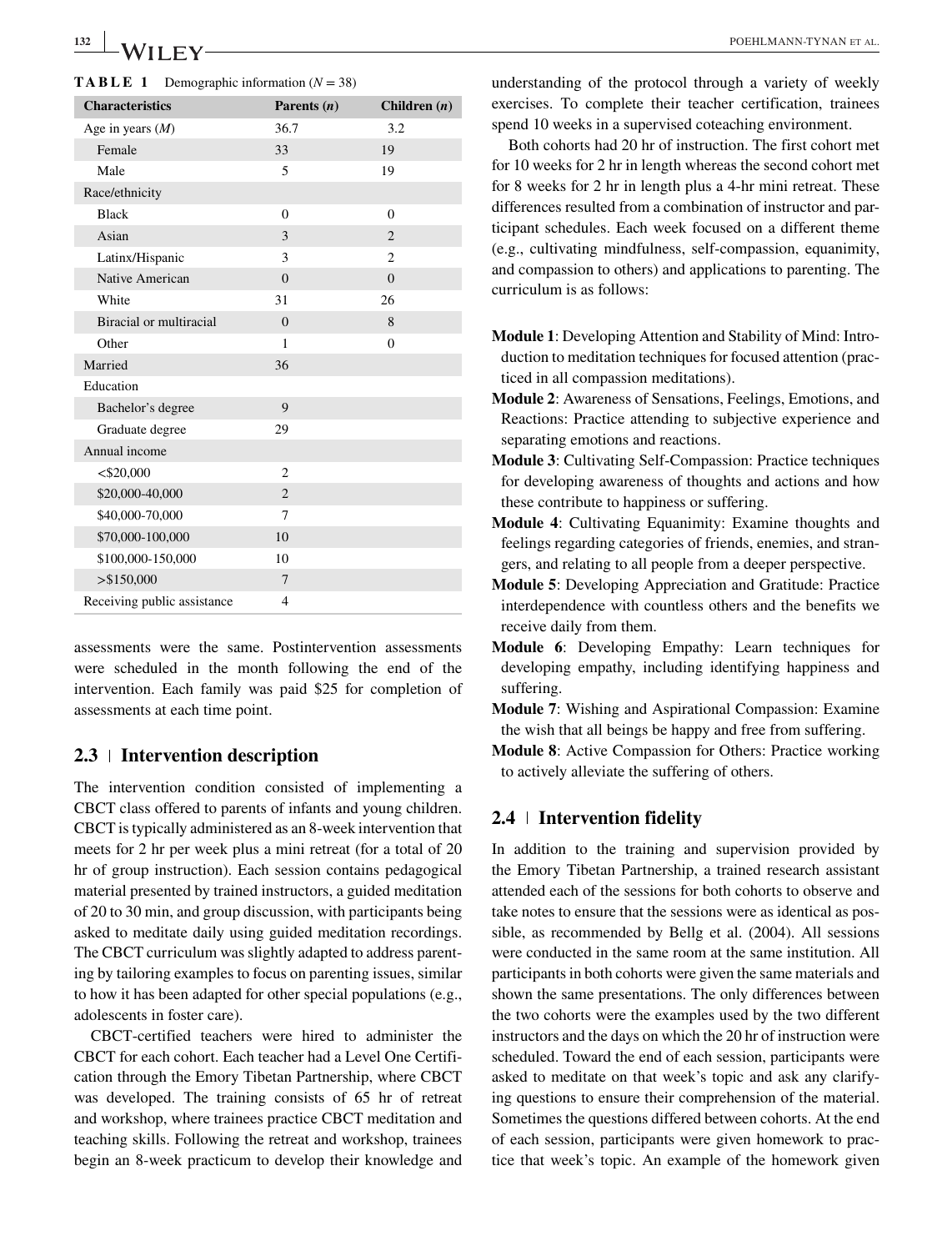for Module 2 was that parents were prompted to observe their child playing for 5 min, then join their child and play together for an additional 10 min. Afterwards, parents completed a worksheet reflecting on their time with their child, responding to questions such as "What do you think was your child's emotional reaction to you joining his or her play?" Both cohorts received the same homework.

#### **2.5 Measures**

#### **2.5.1 Perceived symptoms of stress**

Parent reports of their physical symptoms of stress were assessed using the Calgary Symptoms of Stress Inventory (C-SOSI; Carlson & Thomas, 2007), a 56-item measure of physical, psychological, and behavioral responses to stressful situations that has been used to assess stress following mindfulness-based interventions (e.g., Garland et al., 2014). The C-SOSI has eight subscales, each consisting of six to nine items: Depression, Anger, Muscle Tension, Cardiopulmonary Arousal, Sympathetic Arousal, Neurological/GI, Cognitive Disorganization, and Upper Respiratory Symptoms. Cronbach's  $\alpha$ s for subscales range from .80 to .95, and were .72 to .95 in the present study. Previous research has supported the measure's convergent and discriminant validity (e.g., Labelle, Campbell, Faris, & Carlson, 2015). In this study, we used the Depression and Anger subscales because they were most relevant to the study hypotheses. Means and *SD*s at pre- and posttest for all self-report measures completed by parents and hair cortisol are reported in Table 2.

#### **2.5.2 Perceived parenting stress**

Parent reports of perceived stress were assessed using the Parenting Daily Hassles Scale (PDH; Crnic & Greenberg, 1990) and the Parenting Stress Index-Short Form (PSI-SF; Abidin, 1990; Haskett, Ahern, Ward, & Allaire, 2006). The PDH is a self-report questionnaire consisting of 20 items related to parenting tasks that can be trying or challenging for parents. Examples of items include cleaning up messes, difficulty getting privacy, finding babysitters, and having to change plans because of an unplanned child need. For each item, parents report both how often the hassle occurs (rarely, sometimes, a lot, constantly) and the perceived intensity of that hassle (rated on a 5-point scale ranging from  $1 =$  low to  $5 =$  high). Two summary scores are created: the frequency of parenting hassles and the perceived intensity of those hassles. The perceived intensity score reflects appraised stressfulness by the parent whereas frequency reflects the presence of stressors. Prior research has indicated that cognitive appraisal of significant events as stressful best predicts the stressors' impact (Lazarus, DeLongis, Folkman, & Gruen, 1985), so we used PDH Intensity scores in this study. The PDH Intensity subscale

**TABLE 2** Means and *SDs* by measure  $(N = 38)$ 

|                                | Intervention |           |                      |           |  |  |  |
|--------------------------------|--------------|-----------|----------------------|-----------|--|--|--|
|                                | group        |           | <b>Control</b> group |           |  |  |  |
| <b>Measure</b>                 | M            | <b>SD</b> | $\boldsymbol{M}$     | <b>SD</b> |  |  |  |
| <b>Preintervention</b>         |              |           |                      |           |  |  |  |
| C-SOSI: Depression             | 5.07         | 2.53      | 2.69                 | 2.69      |  |  |  |
| C-SOSI: Anger                  | 10.00        | 2.86      | 8.54                 | 4.68      |  |  |  |
| PDH: Intensity                 | 24.57        | 9.98      | 20.54                | 8.82      |  |  |  |
| <b>PSI-SF: Total Stress</b>    | 81.93        | 19.56     | 69.46                | 20.17     |  |  |  |
| <b>SCS</b> Total               | 3.16         | 0.97      | 3.40                 | 0.66      |  |  |  |
| FFMO: Observing                | 23.69        | 6.36      | 25.92                | 5.78      |  |  |  |
| FFMQ: Describing               | 29.92        | 6.34      | 28.46                | 8.47      |  |  |  |
| FFMQ: Acting with<br>Awareness | 26.23        | 5.51      | 24.31                | 7.22      |  |  |  |
| FFMQ: Nonjudging               | 26.38        | 5.42      | 27.77                | 6.78      |  |  |  |
| FFMQ: Nonreactivity            | 20.92        | 5.68      | 20.31                | 4.13      |  |  |  |
| Parent Cortisol <sup>a</sup>   | 7.73         | 8.76      | 15.75                | 18.18     |  |  |  |
| Child Cortisol <sup>a</sup>    | 202.24       | 619.05    | 97.01                | 211.19    |  |  |  |
| <b>Postintervention</b>        |              |           |                      |           |  |  |  |
| C-SOSI: Depression             | 3.08         | 2.18      | 2.64                 | 1.86      |  |  |  |
| C-SOSI: Anger                  | 6.92         | 3.10      | 5.64                 | 3.38      |  |  |  |
| PDH: Intensity                 | 32.23        | 15.58     | 20.54                | 7.87      |  |  |  |
| <b>PSI-SF: Total Stress</b>    | 81.93        | 19.56     | 71.00                | 18.63     |  |  |  |
| <b>SCS</b> Total               | 3.50         | 0.85      | 3.71                 | 0.53      |  |  |  |
| FFMQ: Observing                | 26.92        | 5.09      | 27.18                | 6.34      |  |  |  |
| FFMO: Describing               | 28.85        | 5.57      | 30.55                | 6.73      |  |  |  |
| FFMQ: Acting with<br>Awareness | 26.00        | 4.87      | 25.09                | 7.48      |  |  |  |
| FFMQ: Nonjudging               | 29.46        | 6.88      | 31.09                | 6.02      |  |  |  |
| FFMQ: Nonreactivity            | 23.85        | 3.76      | 22.73                | 3.29      |  |  |  |
| Parent Cortisol <sup>a</sup>   | 10.29        | 12.56     | 32.05                | 73.85     |  |  |  |
| Child Cortisol <sup>a</sup>    | 54.26        | 95.16     | 238.22               | 690.81    |  |  |  |

aVariables were transformed prior to analysis.

had high internal consistency, Cronbach  $\alpha s = .86-.87$ , preand postintervention.

The PSI-SF, third edition, is the 36-item short form (Abidin, 1990) of a widely used, 120-item self-report questionnaire that assesses parenting stress across both child and parent domains, appropriate for parents of children ages 12 and younger. The parent rates each item on a scale of 1 (*strongly disagree*) to 5 (*strongly agree*); in the present study, we used a total score; higher scores indicate more parenting stress. The PSI includes items such as "My child does a few things which bother me a great deal" and "Most of my life is spent doing things for my child." The PSI has been widely used in behavioral research with parents (e.g., Clark, Tluczek, & Wenzel, 2003; Feldman, Weller, Sirota, & Eidelman, 2003), and reliability coefficients for the total score tend to be high, including the short form (Haskett et al., 2006; Whiteside-Mansell et al., 2007). For the present study,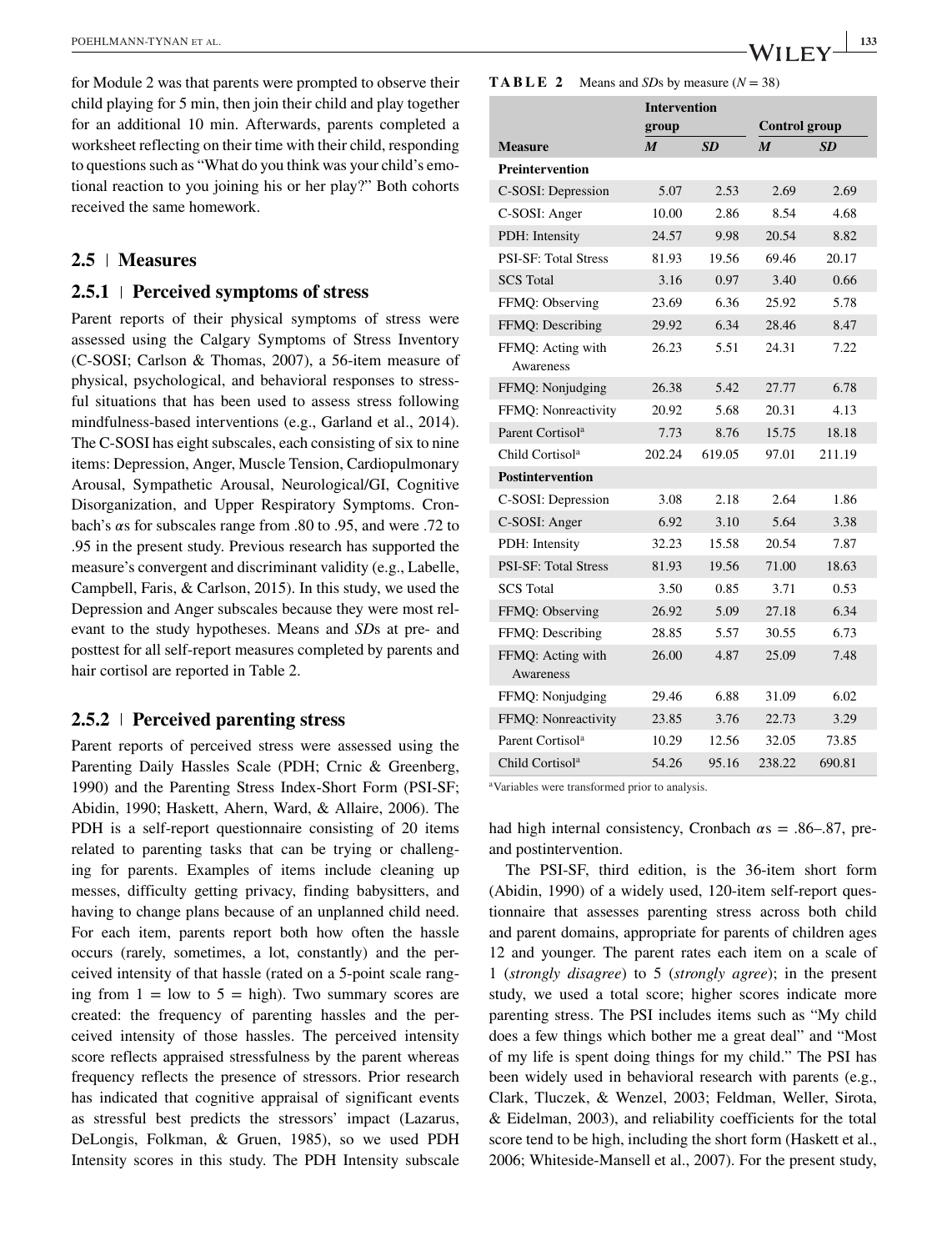Cronbach's  $\alpha$  for the PSI-SF Total Stress score was .93 at both time points. At preintervention, 23.1% of control group participants and 28.6% of intervention group participants fell within the clinical range on the PSI-SF ( $\geq$ 90th percentile). At postintervention, 30.8% of control group participants and 7.1% of intervention group participants fell within the clinical range.

#### **2.5.3 Parental self-compassion and mindfulness**

Parents completed the 24-item version of the Self-Compassion Scale (SCS; Neff, 2003). The SCS assesses the six facets (three positive, three negative) of the selfcompassion construct. Sample items include: "When I'm feeling down I tend to obsess and fixate on everything that's wrong," and "When I'm going through a very hard time, I give myself the caring and tenderness I need." Response options are presented on a Likert scale of 1 (*almost never*) to 5 (*almost always*). The positive subscales (Self-Kindness, Common Humanity, and Mindfulness) were summed with the reverse-coded negative scales (Self-Judgment, Isolation, and Over-Identified), with higher total SCS scores indicating more self-compassion (Raes, Pommier, Neff, & Van Gucht, 2011). In this sample, the total score had high internal consistency at both time points,  $\alpha s = .96-.97$ .

The Five Facet Mindfulness Questionnaire (FFMQ; Baer, Smith, Hopkins, Krietemeyer, & Toney, 2006) was used to assess multiple aspects of parental mindfulness. The FFMQ is a 39-item self-report measure that is based on a factor analytic study of five independently developed mindfulness questionnaires. Items are rated by respondents on a scale of 1 (*never or very rarely true*) to 5 (*very often or always true*). The negative items of the FFMQ (e.g., "I tell myself I shouldn't be feeling the way I'm feeling" on the Non-Judgement subscale) are reverse-scored so that higher scores equal more positive aspects of mindfulness. The factor analysis yielded five factors, or facets: observing, describing, acting with awareness, nonjudging of inner experience, and nonreactivity to inner experience. In a study with meditators and nonmeditators, Baer et al. (2008) found that most mindfulness facets of the FFMQ significantly related to participants' meditation experience, psychological symptoms, and well-being. Several of the facets predicted well-being and even functioned as mediators of the relation between meditation and well-being. In the present study, Cronbach's  $\alpha$  for each subscale was high at both time points,  $\alpha = .80-.95$ .

#### **2.5.4 HCC**

To assess cumulative physiological stress in both the parents and children, hair samples were collected from individuals in each dyad at pre- and postintervention. Hair was collected from the same approximate region pre- and postintervention, ensuring that the hair collected postintervention grew during the intervention and is therefore reflective of the time period of interest. In this study, we cut 10 mg of hair closest to the scalp to be assayed for cortisol using mass spectrometry. This relatively new method was utilized because it offers a systematic and noninvasive account of an individual's cortisol levels, and it relates to cumulative stress (Bates et al., 2017) and is correlated with other cortisol collection methods such as urine and saliva (D'Anna-Hernandez, Ross, Natvig, & Laudenslager, 2011; Sauve, Koren, Walsh, Tokmakejian, & Van Uum, 2007).

Using a collection method for young children created by Dr. Lindsay Weymouth and colleagues at the Wisconsin National Primate Research Center (WNPRC; Weymouth, 2016; Muentner, Weymouth, Kapoor, & Poehlmann-Tynan, 2019), approximately 1 cubic cm of scalp circumference was measured, and hair from the section was divided into four sampling areas. Hair was cut as close to the scalp as possible with stainless steel scissors from the four areas within the child's posterior vertex, the area of the scalp with the most consistent hair growth rates (Pragst & Balikova, 2006). The hair was then measured, and up to 3 cm most proximal to scalp (1-3 months of hair growth) was stored in aluminum foil at room temperature for analysis. The scissors were wiped with ethanol swabs before and immediately following each sample to diminish cross contamination (Vaghri et al., 2013).

Technicians at the Wisconsin National Primate Center were blinded to the intervention condition. Hair was assayed for cortisol using a liquid chromatography-tandem mass spectrometry approach (Kapoor, Lubach, Hedman, Ziegler, & Coe, 2014) at the WNPRC under the direction of Dr. Amita Kapoor. Hair samples were placed into tubes and washed twice with 2-propanol. Hair was dried and then ground into a fine powder using a ball mill (Retsch, Haan, Germany). The powdered hair was precisely weighed and placed into a glass culture tube and stored in the dark at room temperature until extraction. For the extraction, methanol and internal standard were added to the tube of ground hair, and then it incubated overnight. After incubation, the tubes were vortexed and centrifuged and the supernatant was removed and run through solid-phase, followed by liquid-phase extraction. The organic phase was placed in a clean test tube until it evaporated to dryness and was then resuspended in mobile phase.

All samples were analyzed using a QTRAP 5500 quadrupole linear ion trap mass spectrometer (Sciex, Framingham, MA). Chromatographic separation was performed using a Kinetex C18 column (Phenomenex, Torrance, CA). All data were processed with Analyst software (Sciex). Intra and interassay coefficients of variation for this method are 4.3 and 9.2, respectively. Hormone levels are expressed as pg/mg hair accumulated across 1 to 3 months. The Poehlmann-Tynan lab has used this method in infants as young as 4 months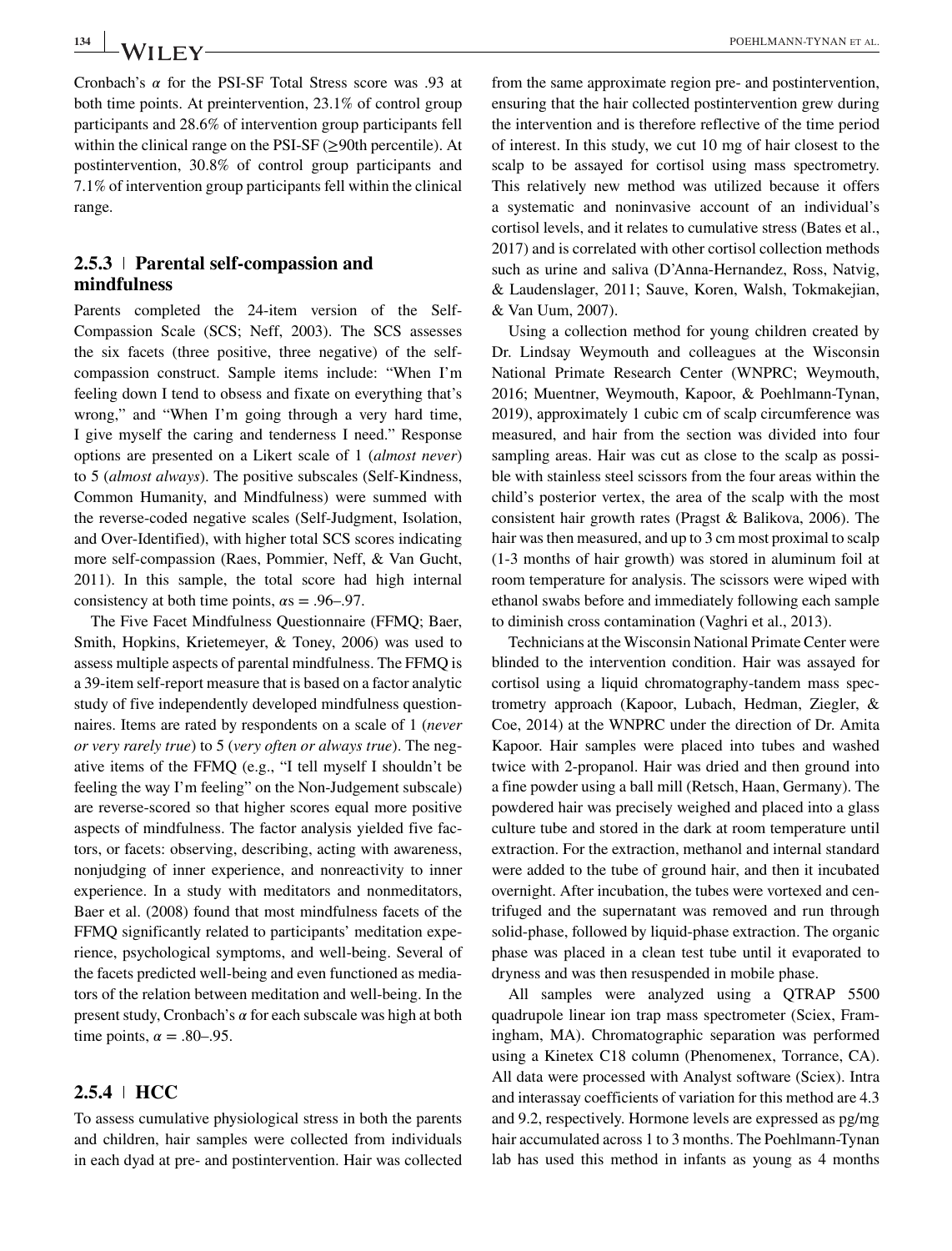and children as old as 8 years, and with parents. Weymouth (2016) examined HCCs using the same methodology in a relatively small group of high-risk children, ages 2 to 6 years; on average, their cortisol levels were extremely high  $(M =$ 990.72 pg/mg,  $SD = 2435.26$ ), as compared to previous research with lower risk samples of children (e.g., Noppe et al., 2014; Vanaelst et al., 2013) (for *M*s and *SD*s for the present sample, see Table 2).

#### **2.5.5 Family demographic variables**

Families reported on their age, income, education, marital status, race ethnicity, gender, number of children, use of public assistance, and number of hours worked per week. We standardized and combined three variables to create a family assets index: family income, parental education, and parental marital status. We also asked study participants if they were familiar with or they currently (or in the past) engaged in contemplative practices such as meditation, mindfulness, yoga, or other practices or if they or their spouse had previously taken any courses in mindfulness. Fifteen of the 38 participants reported that they or their spouse or target child had some level of exposure to contemplative practices (e.g., yoga, mindfulness, meditation) before the study began, with equal proportions in the control and CBCT groups.

#### **2.6 Analytic plan**

For 1 participant, some variables were lost at postintervention because of a failure of the ipads or laptops used for data collection. In addition, there were some missing data for 5 (14%) of the other participants not lost to attrition, which appeared to occur "at random" across seven study variables. To address missingness, we implemented a multiple imputation procedure (Raghunathan, Lepkowski, van Hoewyk, & Solenberger, 2001; Van Buuren, 2007), involving generating five data sets in which missing values were randomly produced conditional upon other variables in the analysis. Subsequent analyses were applied to all five data sets, with aggregated results reported (Findings were similar in the original and aggregated data sets.) Child age (in months) and family assets were used as control variables because of the wide age range of children in the study and because stress variables related to the assets variable. Additional demographic variables and parental prior engagement in contemplative practices were also evaluated as controls, but were unrelated to outcome variables and thus not included in the final models. HCC variables were skewed, and thus a square root transformation was performed prior to analysis.

To assess the study hypothesis, we conducted one-way analyses of covariance (ANCOVAs) on the six stress postintervention variables (parent HCC, child HCC, C-SOSI depression, C-SOSI anger, PDH intensity, PSI-SF total), and the self-compassion and mindfulness variables (SCS total, FFMQ) with preintervention scores and child age and family assets entered as controls. Because the study was a preliminary trial with parents of infants and young children, we examined effect sizes using partial  $\eta^2$  and set our  $\alpha$  level to .10. Bivariate correlations among study variables are shown in Table 3.

#### **3 RESULTS**

#### **3.1 What are the direct effects of CBCT on parental perceived stress and parents' and children's HCCs?**

The first one-way ANCOVA, conducted on postintervention parent HCC, revealed no significant intervention effect, *F*(1, 33) = 1.625,  $P = .211$ ,  $\eta_p^2 = .03$ . The only control variable that was statistically significant was the preintervention parent HCC variable,  $F(1, 33) = 49.047$ ,  $P < .001$ ,  $\eta_p^2 =$ .59 (Table 4a, Figure 1a). Although average parent HCC increased somewhat in both groups, the pooled mean change scores were 2.88 pg/mg for the intervention group and 15.10 pg/mg for the control group.

The second one-way ANCOVA, conducted on postintervention child HCC, revealed a significant intervention effect, with children of CBCT intervention parents experiencing less cortisol at postintervention, as compared to children of control group parents,  $F(1, 33) = 4.515$ ,  $P = .041$ ,  $\eta_p^2 = .12$ (Table 4b, Figure 1b). Average child HCC in the intervention group decreased, whereas the average child HCC in the control group increased. The pooled mean change scores were −143.26 pg/mg for the intervention group, indicating a large decrease in child HCC, and 102.56 pg/mg for the control group, indicating an increase in child HCC. Statistically significant control variables were preintervention child HCC,  $F(1, 33) = 20.238$ ,  $P < .001$ ,  $\eta_p^2 = .380$ , and child age,  $F(1, 33) = 10.886, P = .002, \eta_{\rm p}^2 = .248$ . Older children had higher HCCs over time, on average, as compared to younger children, effect size  $= .27$ ,  $P = .055$ . Other controls were not significant.

When continuous parental self-report measures of stress were examined, participation in CBCT was not associated with significantly different postintervention scores across groups, on average. Specifically, participation in CBCT did not relate to an average decrease in parents' perceived physical symptoms of stress (C-SOSI Depression, Anger), or their perceived parenting stress (PDH Intensity, PSI-SF total), or their self-compassion (SCS Total) and mindfulness (FFMQ), contrary to study hypotheses. Controls were not significant in any of these analyses. Using categorical PSI scores, we also calculated the relative risk (RR) of intervention parents reporting nonclinical levels of parenting stress from pre- to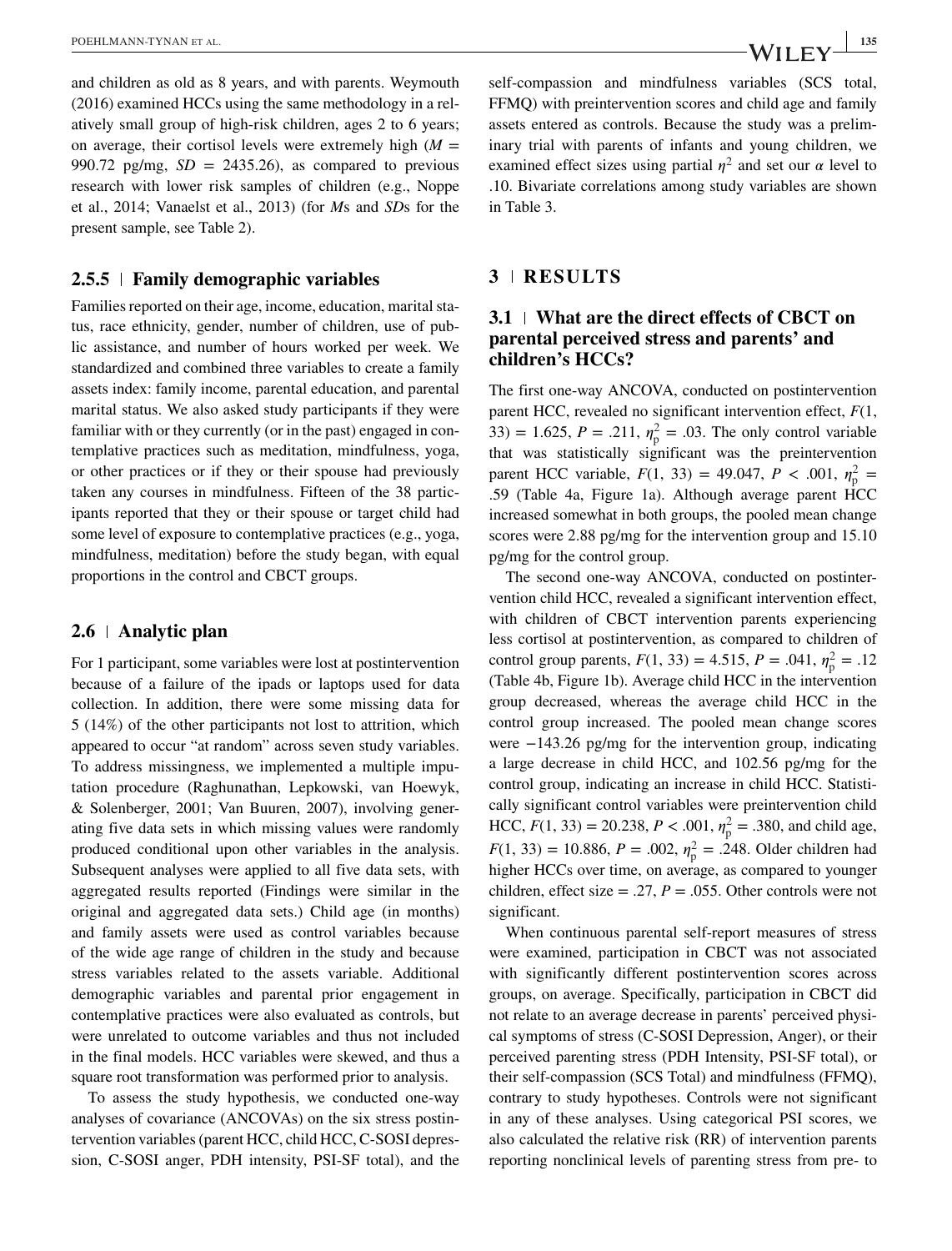| Correlations among study variables at pre- and postintervention<br>$\boldsymbol{\omega}$<br>TABLE |                               |                          |                |      |                          |                         |          |           |                        |              |                 |         |                |                        |                  |              |              |                |          |            |                      |        |                     |
|---------------------------------------------------------------------------------------------------|-------------------------------|--------------------------|----------------|------|--------------------------|-------------------------|----------|-----------|------------------------|--------------|-----------------|---------|----------------|------------------------|------------------|--------------|--------------|----------------|----------|------------|----------------------|--------|---------------------|
| Variable                                                                                          | $\mathbf{z}$                  | 3                        | 4              | S    | $\bullet$                |                         | $\infty$ | $\bullet$ | $\mathbf{a}$           | $\mathbf{u}$ | $\overline{12}$ | 13      | $\overline{1}$ | 15                     | $\mathbf{5}$     | $\mathbf{I}$ | $\mathbf{a}$ | ≘              | $\Omega$ | ন          | $\mathbf{z}$<br>22   |        | $\boldsymbol{z}$    |
| 1 Pretest CSOSI<br>Depression                                                                     | $\ddot{}$                     | .434                     | $-0.068$ .173  |      | $-.136$                  | $\mathbf{I}$<br>$-.178$ | 358      | $-365$    | $-0.093$               | $-156$       | .030            | .216    | 518            | 211                    | $-0.004$<br>604  | $-.055$      | $-184$       | $-0.006$       | $-0.075$ | $-174$     | $-209$               | 119    | $-0.051$            |
|                                                                                                   | $\mathbf{p}$                  | .003                     | .341 .150      |      | .208                     | .145                    | 015      | .013      | 293                    | .178         | 430             | .107    | .001           | .112                   | .491<br>.491     | 379          | .157         | .486           | .335     | .159       | 114                  | 248    | .385                |
| 2 Pretest CSOSI Anger                                                                             | $\overline{1}$                |                          | .282           | .436 | $-.166$                  | $-471$                  | .410     | $-502$    | $\mathbf{I}$<br>$-192$ | 349          | .108            | $-086$  | .327           | .383                   | 356<br>.567      | .224         | $-.274$      | $-0.099$       | $-316$   | $-.348$    | $-311$               | 005    | $-141$              |
|                                                                                                   | p                             |                          | .043           | .003 | .160                     | .002                    | 006      | .001      | .127                   | 017          | .262            | .312    | .028           | .012                   | 018<br>000       | 101          | .065         | .285           | .032     | 020        | .035                 | 489    | 209                 |
| 3 Pretest PDH Intensity                                                                           | $\vdash$                      | $\overline{\phantom{0}}$ |                | .480 | $-199$                   | $-315$                  | $-107$   | $-176$    | $-0.80$                | $-217$       | $-0.89$         | $-.251$ | $-.063$        | 000                    | 330<br>.652      | 076          | $-159$       | $-136$         | .308     | $-176$     | $-336$               | $-102$ | .022                |
|                                                                                                   | p                             |                          |                | .001 | .116                     | .029                    | .264     | .149      | .319                   | .098         | .301            | .073    | .361           | 500                    | .027<br>000      | .335         | .192         | .218           | .036     | .157       | .024                 | 279    | .451                |
| 4 Pretest PSI TOTAL                                                                               | $\overline{\phantom{a}}$      |                          | $\overline{ }$ |      | $-442$                   | $-276$                  | .388     | $-451$    | $-323$                 | $-188$       | $-.064$         | $-.257$ | .060           | .186                   | 792<br>456       | .074         | $-.278$      | .398           | .301     | $-.346$    | $-406$               | 278    | $-068$              |
|                                                                                                   | $\mathbf{p}$                  |                          |                |      | .003                     | 049                     | 000      | .003      | .025                   | .133         | 354             | .068    | .367           | .142                   | 000<br>.003      | .338         | .062         | 000            | 040      | .021       | 008                  | .053   | 349                 |
| 5 Pretest SCS TOTAL                                                                               | $\ddot{}$                     |                          |                |      | $\overline{ }$           | .492                    | 332      | .307      | 515                    | 693          | 216             | 117     | .020           | $-.022$<br>.021        | $-.542$          | .097         | .214         | .819           | .421     | .286       | .388                 | 428    | 493                 |
|                                                                                                   | $\mathbf{p}$                  |                          |                |      |                          | 001                     | .022     | .032      | 001                    | 000          | .100            | .251    | .455           | 451                    | 000<br>49        | 293          | .120         | 000            | 006      | .048       | 011                  | 005    | 001                 |
| 6 Pretest FF Observe                                                                              | $\vdash$                      |                          |                |      | $\overline{\phantom{0}}$ |                         | 282      | 363       | .282                   | 587          | 194             | 239     | 000            | $\mathbf{I}$<br>$-117$ | $-.214$<br>331   | .066         | $-.031$      | 316            | .686     | 117        | 289                  | 217    | 302                 |
|                                                                                                   | p                             |                          |                |      |                          |                         | 046      | 014       | 045                    | 000          | .128            | .086    | 499            | 255                    | .113<br>.028     | .357         | 434          | .034           | 000      | .256       | <b>Q49</b>           | .109   | .041                |
| 7 Pretest FF Describe                                                                             | $\overline{1}$                |                          |                |      |                          |                         |          | 423       | 366                    | .389         | .054            | $-.015$ | $-.052$        | $-.052$<br>$-.224$     | $-.162$          | .033         | .099         | .120           | .265     | .774       | 213                  | .383   | .195                |
|                                                                                                   | p                             |                          |                |      |                          |                         |          | 005       | .013                   | 009          | 377             | .466    | .385           | .102                   | .179<br>.384     | 428          | .299         | 249            | .065     | 000        | .113                 | .013   | 135                 |
| 8 Pretest FF Act<br>w/Awareness                                                                   | $\ddot{}$                     |                          |                |      |                          |                         |          |           | 493                    | 459          | 029             | .171    | $-.352$        | $-311$<br>$-163$       | $-.346$          | .018         | .069         | 217            | 434      | .287       | <b>O6L</b>           | 279    | 307                 |
|                                                                                                   | p                             |                          |                |      |                          |                         |          |           | 001                    | .002         | 434             | .167    | .021           | .178                   | .023<br>.037     | 460          | 356          | .109           | 005      | .050       | 000                  | .055   | 039                 |
| 9 Pretest FF Nonjudge                                                                             | $\vdash$                      |                          |                |      |                          |                         |          |           |                        | 589          | 116             | $-195$  | $-133$         | $-.213$<br>$-101$      | $-.239$          | .157         | .007         | .333           | .276     | .272       | 299                  | .627   | 345                 |
|                                                                                                   | p                             |                          |                |      |                          |                         |          |           |                        | 000          | 250             | .135    | .227           | .285                   | .087<br>.113     | .192         | .484         | .027           | .057     | .060       | .043                 | 000    | .023                |
| Nonreactivity<br>10 Pretest FF                                                                    | $\overline{\phantom{a}}$      |                          |                |      |                          |                         |          |           |                        |              | .124            | .163    | $-122$         | J.<br>$-108$           | $-.286$<br>225   | $-0.009$     | .277         | .541           | .468     | <b>290</b> | 461                  | 395    | 647                 |
|                                                                                                   | p                             |                          |                |      |                          |                         |          |           |                        |              | 236             | .178    | .246           | .271                   | .051<br>.100     | .480         | .066         | 000            | .003     | .048       | .003                 | 010    | 000                 |
| 11 Pretest Parent Cortisol                                                                        | $\blacksquare$                |                          |                |      |                          |                         |          |           |                        |              |                 | .362    | .062           | .014                   | $-0.029$<br>.001 | 836          | .222         | $\frac{14}{3}$ | .152     | 019        | 040                  | .072   | 105                 |
|                                                                                                   | p                             |                          |                |      |                          |                         |          |           |                        |              |                 | 016     | .364           | 469                    | .436<br>.497     | 000          | .112         | 207            | .195     | 458        | 412                  | 343    | 278                 |
| 12 Pretest Child Cortisol                                                                         | $\mathbf{r}$                  |                          |                |      |                          |                         |          |           |                        |              |                 |         | 326            | $-139$<br>.207         | $-.238$          | .140         | .350         | .108           | .231     | .116       | .271                 | $-076$ | .159                |
|                                                                                                   | $\mathbf{p}$                  |                          |                |      |                          |                         |          |           |                        |              |                 |         | 034            | .128                   | .094<br>.224     | .223         | .027         | 279            | .101     | .264       | .067                 | 339    | 192                 |
| 13 Posttest CSOSI<br>Depression                                                                   | $\ddot{}$                     |                          |                |      |                          |                         |          |           |                        |              |                 |         |                | .645                   | 119<br>.034      | $.082$       | $-0.099$     | $-.032$        | $-.126$  | $-.073$    | .222<br>$\mathbf{I}$ | .014   | $-154$              |
|                                                                                                   | p                             |                          |                |      |                          |                         |          |           |                        |              |                 |         |                | 000                    | 248<br>423       | 322          | 296          | .427           | .236     | .338       | .100                 | 468    | .188                |
| 14 Postest CSOSI Anger                                                                            | $\overleftarrow{\phantom{a}}$ |                          |                |      |                          |                         |          |           |                        |              |                 |         |                |                        | 247<br>273       | .132         | $-.282$      | $-.127$        | $-0.048$ | $-.274$    | $-074$               | $-226$ | $-265$              |
|                                                                                                   | p                             |                          |                |      |                          |                         |          |           |                        |              |                 |         |                |                        | .076<br>.056     | 228          | 059          | 233            | .391     | .056       | 337                  | .095   | (Continues)<br>.062 |
|                                                                                                   |                               |                          |                |      |                          |                         |          |           |                        |              |                 |         |                |                        |                  |              |              |                |          |            |                      |        |                     |

 $\mathbf{r}$  $\mathbf{r}$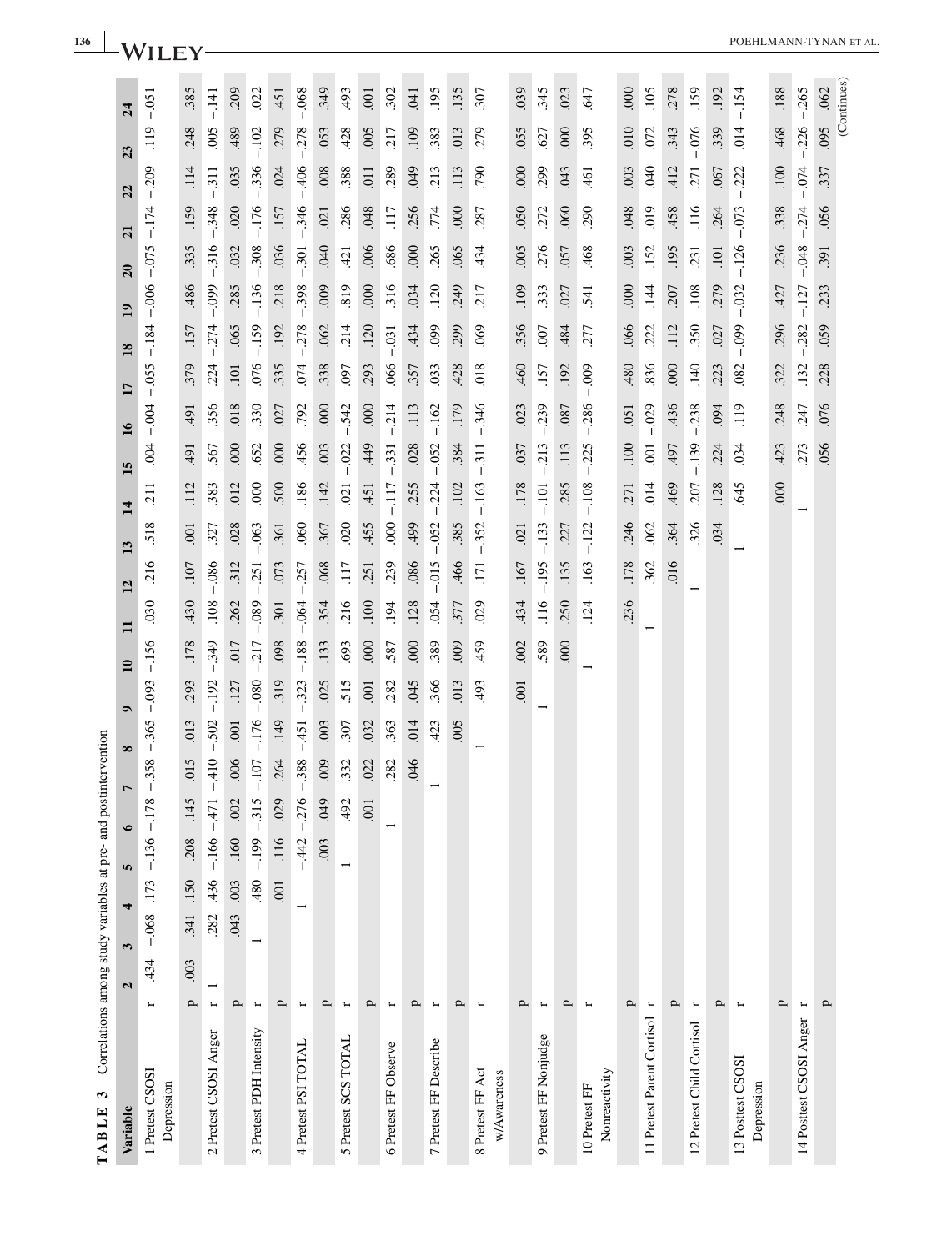TABLE 3 (Continued) **TABLE 3** (Continued)

| 24                      |                                                        | .465                                      |                                                  | .052    | $.112 - .025$                  | .445 | 447                        | 005  | 659                   | 000    | 317                    | .032 | 287                     | <b>CFO</b> | 418                               | 000 | 478                     | .002         |                                 |
|-------------------------|--------------------------------------------------------|-------------------------------------------|--------------------------------------------------|---------|--------------------------------|------|----------------------------|------|-----------------------|--------|------------------------|------|-------------------------|------------|-----------------------------------|-----|-------------------------|--------------|---------------------------------|
| 23                      | $0.16 - 0.214 - 149 - 116 - 166 - 249 - 0.082 - 0.015$ | $.120$ $.197$ $.253$ $.170$ $.074$ $.320$ | $-142 - 368 - 569 - 364 - 307 - 454 - 303 - 279$ | 038     |                                | .264 | .127                       | .244 | 549                   | 000    | 321                    | 030  | 416                     | <b>LOO</b> | 434                               | 005 |                         |              |                                 |
| 22                      |                                                        |                                           |                                                  | .003    |                                | .483 | 250                        | .084 | 465                   | $.002$ | 531                    | .001 | 249                     | .075       |                                   |     |                         |              |                                 |
| $\overline{z}$          |                                                        |                                           |                                                  | .037    | $100$ : 8 $+0.1 - 160$ .       | .393 | .208                       | .127 | .312                  | .034   | 220                    | .102 |                         |            |                                   |     |                         |              |                                 |
| $\overline{20}$         |                                                        |                                           |                                                  | 910     |                                | .304 | 005                        | .489 | .286                  | .048   |                        |      |                         |            |                                   |     |                         |              |                                 |
| $\overline{19}$         |                                                        |                                           |                                                  | $000$ . | <b>LFO</b>                     | .395 | 259                        | .076 |                       |        |                        |      |                         |            |                                   |     |                         |              |                                 |
| 18                      |                                                        |                                           |                                                  | .019    | $-.018$                        | .460 |                            |      |                       |        |                        |      |                         |            |                                   |     |                         |              |                                 |
| $\overline{17}$         |                                                        | .335                                      |                                                  | 211     |                                |      |                            |      |                       |        |                        |      |                         |            |                                   |     |                         |              |                                 |
| $\overline{16}$         | 323                                                    | .029                                      |                                                  |         |                                |      |                            |      |                       |        |                        |      |                         |            |                                   |     |                         |              |                                 |
| 15                      |                                                        |                                           |                                                  |         |                                |      |                            |      |                       |        |                        |      |                         |            |                                   |     |                         |              |                                 |
| $\overline{1}$          |                                                        |                                           |                                                  |         |                                |      |                            |      |                       |        |                        |      |                         |            |                                   |     |                         |              |                                 |
| 13                      |                                                        |                                           |                                                  |         |                                |      |                            |      |                       |        |                        |      |                         |            |                                   |     |                         |              |                                 |
|                         |                                                        |                                           |                                                  |         |                                |      |                            |      |                       |        |                        |      |                         |            |                                   |     |                         |              |                                 |
| 12                      |                                                        |                                           |                                                  |         |                                |      |                            |      |                       |        |                        |      |                         |            |                                   |     |                         |              |                                 |
| $\mathbf{I}$            |                                                        |                                           |                                                  |         |                                |      |                            |      |                       |        |                        |      |                         |            |                                   |     |                         |              |                                 |
| $\mathbf{10}$           |                                                        |                                           |                                                  |         |                                |      |                            |      |                       |        |                        |      |                         |            |                                   |     |                         |              |                                 |
| $\bullet$               |                                                        |                                           |                                                  |         |                                |      |                            |      |                       |        |                        |      |                         |            |                                   |     |                         |              |                                 |
| $\infty$                |                                                        |                                           |                                                  |         |                                |      |                            |      |                       |        |                        |      |                         |            |                                   |     |                         |              |                                 |
| $\overline{ }$          |                                                        |                                           |                                                  |         |                                |      |                            |      |                       |        |                        |      |                         |            |                                   |     |                         |              |                                 |
| $\bullet$               |                                                        |                                           |                                                  |         |                                |      |                            |      |                       |        |                        |      |                         |            |                                   |     |                         |              |                                 |
| In                      |                                                        |                                           |                                                  |         |                                |      |                            |      |                       |        |                        |      |                         |            |                                   |     |                         |              |                                 |
|                         |                                                        |                                           |                                                  |         |                                |      |                            |      |                       |        |                        |      |                         |            |                                   |     |                         |              |                                 |
| 3                       |                                                        |                                           |                                                  |         |                                |      |                            |      |                       |        |                        |      |                         |            |                                   |     |                         |              |                                 |
| $\overline{\mathbf{c}}$ | H                                                      | p                                         | ۴                                                | p       |                                | p    |                            | p    |                       | p      |                        | p    |                         | p          |                                   | p   |                         | $\mathbf{p}$ |                                 |
| Variable                | 15 Posttest PDH Intensity                              |                                           | 16 Posttest PSI Total                            |         | 17 Posttest Parent<br>Cortisol |      | 18 Posttest Child Cortisol |      | 19 Posttest SCS Total |        | 20 Posttest FF Observe |      | 21 Posttest FF Describe |            | 22 Posttest FF Act<br>w/Awareness |     | 23 Posttest FF Nonjudge |              | Nonreactivity<br>24 Posttest FF |

 $-WILEY^{\frac{\frac{1}{137}}{137}}$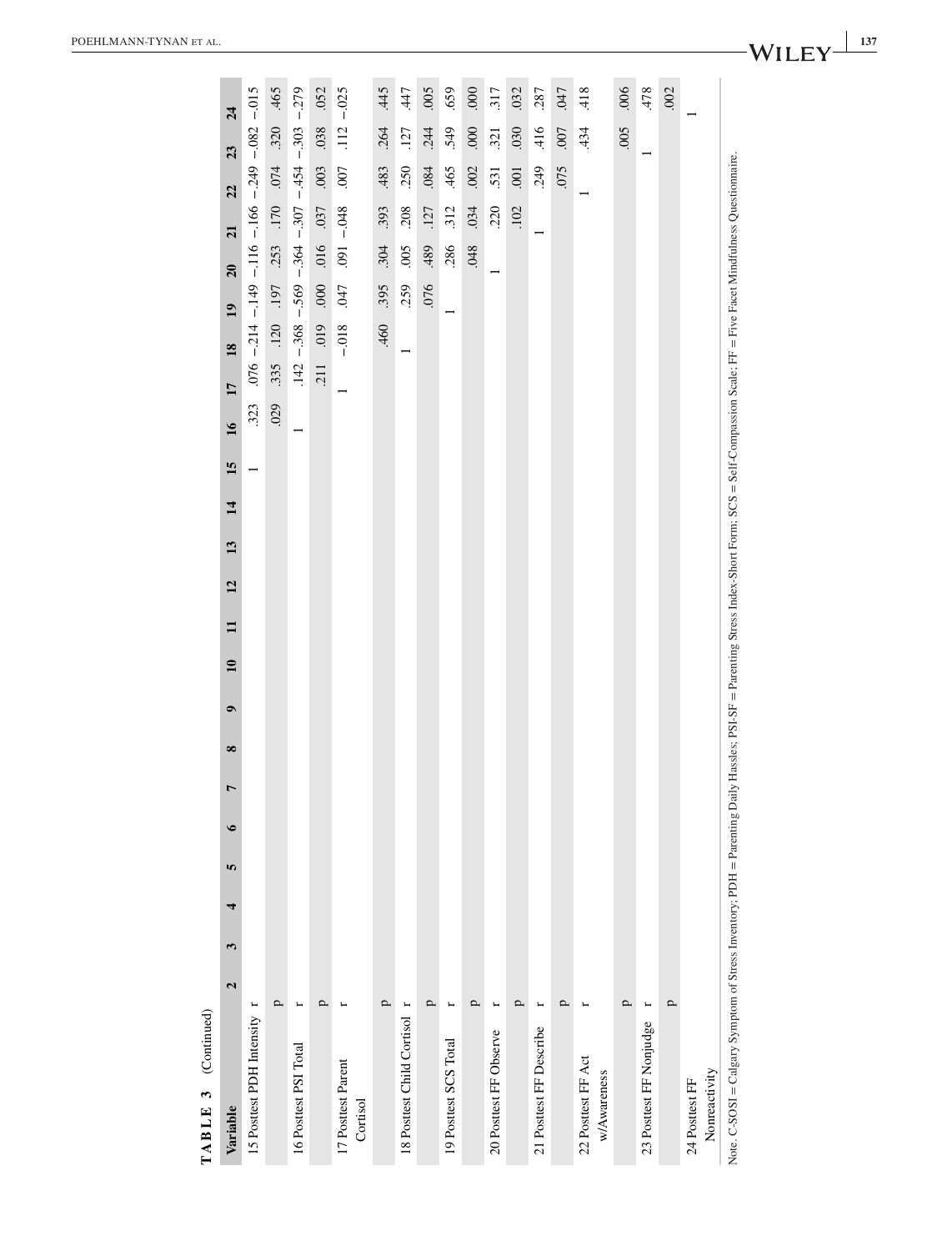$-\mathbf{W}$ i i $-\mathbf{W}$   $\mathbf{F}$   $\mathbf{V}$   $\mathbf{F}$   $\mathbf{V}$   $\mathbf{F}$   $\mathbf{W}$   $\mathbf{F}$   $\mathbf{F}$   $\mathbf{F}$   $\mathbf{F}$   $\mathbf{F}$   $\mathbf{F}$   $\mathbf{F}$   $\mathbf{F}$   $\mathbf{F}$   $\mathbf{F}$   $\mathbf{F}$   $\mathbf{F}$   $\mathbf{F}$   $\mathbf{F}$   $\mathbf{F}$   $\mathbf{F}$   $\math$ 

| <b>Source</b>             | <b>Type III sum</b><br>of squares | df           | $M$ square | $\boldsymbol{F}$ | $P$ -value | Partial $\eta^2$ |
|---------------------------|-----------------------------------|--------------|------------|------------------|------------|------------------|
| (a) Outcome: Parent HCC   |                                   |              |            |                  |            |                  |
| Intercept                 | 5.255                             | $\mathbf{1}$ | 5.255      | 1.976            | .169       | .057             |
| Parent preinterv HCC      | 130.427                           | 1            | 130.427    | 49.047           | .000       | .598             |
| Child age                 | 4.804                             | $\mathbf{1}$ | 4.804      | 1.807            | .188       | .052             |
| Family assets             | 0.110                             | 1            | 0.110      | 0.041            | .840       | .001             |
| Intervention group        | 4.321                             | $\mathbf{1}$ | 4.321      | 1.625            | .211       | .047             |
| Error                     | 87.754                            | 33           | 2.659      |                  |            |                  |
| Total                     | 648.705                           | 38           |            |                  |            |                  |
| Corrected total           | 242.696                           | 37           |            |                  |            |                  |
| (b) Outcome: Child HCC    |                                   |              |            |                  |            |                  |
|                           |                                   |              |            |                  |            |                  |
| Intercept                 | 547.694                           | $\mathbf{1}$ | 308.482    | 16.935           | .000       | .339             |
| Child preinterv HCC       | 654.525                           | $\mathbf{1}$ | 547.694    | 20.238           | .000       | .380             |
| Child age                 | 352.073                           | 1            | 654.525    | 10.886           | .002       | .248             |
| Family assets             | 2.957                             | $\mathbf{1}$ | 352.073    | 0.091            | .764       | .003             |
| <b>Intervention Group</b> | 146.008                           | 1            | 2.957      | 4.515            | .041       | .120             |
| Error                     | 1067.252                          | 33           | 146.008    |                  |            |                  |
| Total                     | 3802.442                          | 38           |            |                  |            |                  |
| Corrected total           | 2301.178                          | 37           |            |                  |            |                  |

*Note.* Preinterv = preintervention.  $HCC =$  hair cortisol concentration.

postintervention relative to the control group,  $RR = 1.59$ , p *<* .01, 95% CI: 1.14 to 2.20. The RR here represents the ratio of the probability of parents decreasing in their reports of clinical levels of parenting stress in the intervention group to the probability of that occurring in the control group. The RR statistic indicated that intervention parents were about *one and a half times as likely to report parenting stress below the clinical cutoff at postintervention as the control group*, suggesting a small positive effect of the intervention on clinical levels of parenting stress.

#### **4 DISCUSSION**

The results of our preliminary study testing the effects of CBCT with parents of infants and young children suggest that a 20-hr kindness-based, secular contemplative intervention affected child physiological stress from pre- to postintervention. However, there were no intervention effects on parent hair cortisol or parent self-report measures, other than a small effect on clinical levels of parenting stress.

#### **4.1 Effects on child cortisol**

Our findings were partially consistent with prior research as well as theory. Previous research examining CBCT with adults and adolescents has found improvements in physiological stress reactions, immune function, and neural activity related to empathy based on more practice time at home, but generally not based on assignment to the CBCT condition (e.g., Desbordes et al., 2012, 2014; Pace et al., 2009, Pace et al., 2013). In the present study, we did not examine home practice time (discussed later); however, we nevertheless found a moderate effect size for the effect of CBCT training on child cortisol, but not parent cortisol. On average, the HCCs of the infants and children of parents in the CBCT group decreased significantly over time whereas the cortisol of infants and children of the parents in the control group slightly increased over time. The increase in HCCs in the control group was unexpected. For the age range of children in this study, salivary cortisol has been shown to decrease from high levels in the first year of life to relatively stable prepubertal values (Kiess et al., 1995). For example, in an investigation of hair cortisol in children between 1 and 8 years of age, a decrease with age was reported (Karlén et al., 2013; Karlén et al., 2015). Normative data on hair cortisol levels in children, however, have not been determined. Although the average cortisol of parents in both groups increased, the difference between intervention and control parents was nonsignificant. This finding is partially consistent with a new large study that found no effects of CBCT on adult participants' behavioral or biological measures (Mascaro et al., 2017). In addition, a recent meta-analysis of the effects of mindfulness interventions on salivary cortisol in healthy adults has found only a small effect size, with more pronounced effects for younger adults (Sanada et al., 2016).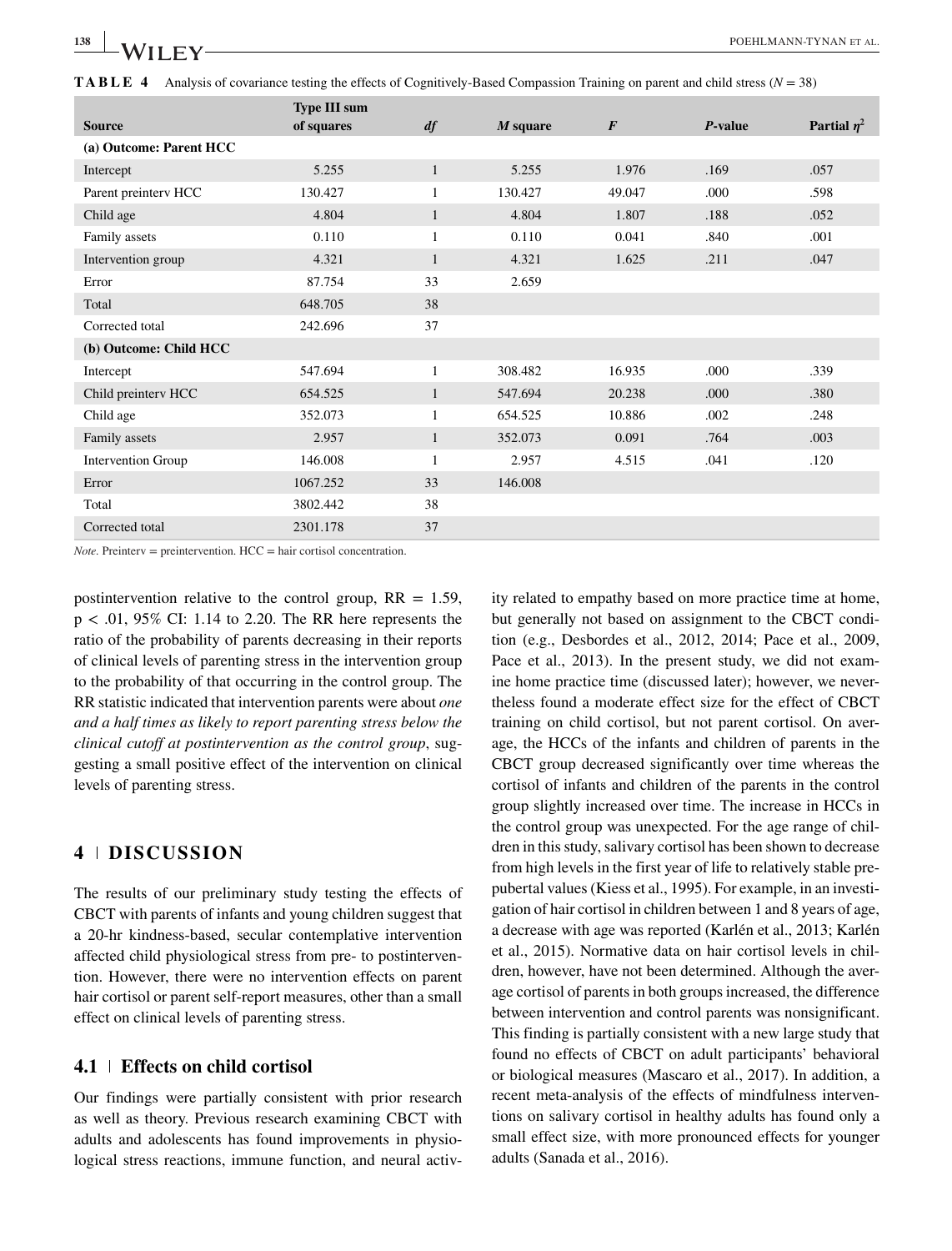

**FIGURE 1** Change in parent and child hair cortisol concentration from pre- to postintervention

Although differences in study populations and measures can explain some of the mixed findings for CBCT, additional research can help clarify for whom and how it is more or less beneficial. It is possible that some familiarity with mindfulness concepts and techniques may help "set the stage" for gaining maximal benefits from CBCT, which falls in the constructive family of meditation, in that it seeks to replace cognitive mechanisms related to the self with kindness- and compassion-oriented content that is related to the self (e.g., self-compassion) and others (e.g., aspirational and enacted compassion) (Dahl et al., 2015). Attentional stability and regulation are prerequisites for such change, and thus attentional stability is the focus of the first two modules of CBCT. However, we did not find that having a prior contemplative practice related to our outcomes of interest in our sample of parents.

In examining the effects of parental interventions on children, theories suggest both direct and indirect paths (Deater-Deckard, 1998), with some empirical evidence for effects on children's well-being and mental health even when children are not the participants in the intervention sessions (e.g., Cuijpers et al., 2015; Letourneau et al., 2017). Similar to studies focusing on interventions for parental depression, we found that the CBCT intervention administered to parents had positive effects for children's stress. This finding is particularly encouraging because the negative effects of prolonged heightened cortisol on young children's development are well-documented. In light of the positive findings in this preliminary study, future research could examine effects of CBCT on higher risk families, with the hope that it may be a new way to intervene to reduce stress for young children. It will also be important to determine mechanisms of such effects in the future.

A history of exposure to chronic or toxic stress, and the accompanying extended activation of the body's HPA axis systems, can have a lasting impact not only on children's future stress reactivity, but also their physical development. Chronic and toxic stress affects children's brain architecture and processes as well as other organs, and it increases children's risk for stress-related health problems even into the adult years. For example, many studies have found that stress affects hippocampal function (McEwen, Nasca, & Gray, 2016). Because the hippocampus is implicated in learning, memory, and mood regulation, cumulative stress can have profound negative effects on children's development, including cognitive skills related to attention and memory, and behaviors, self-regulation, and emotions. Although experiencing prolonged stress early in life can alter children's learning and adaptation to stressful situations, sensitive and responsive parenting can buffer the negative effects of stress on children's development (National Scientific Council on the Developing Child, 2005/2014). Thus, improving parenting is one way to help protect young children from the effects of chronic stress.

### **4.2 Effects on parental reports of stress and self-compassion**

We did not find significant effects of CBCT on parent selfreported parenting stress or perceived physical symptoms of stress other than a small effect on clinical levels of parenting stress. In the future, mechanisms of effects on child physiological stress should be examined, such as documenting self-reported parental aspirational and enacted compassion, including compassion toward children and others, as well as observations of parental compassionate behaviors and verbalizations in the home. Documenting parental behaviors during stressful situations may be particularly salient, as previous research has found that parents help regulate children's cortisol, especially early in development (e.g., Gunnar & Donzella, 2002). In the group discussions, many parents reported feeling calmer in stressful situations with their children; they also reported thinking and feeling differently about certain issues, including self-compassion and gratitude, following participation in CBCT modules on these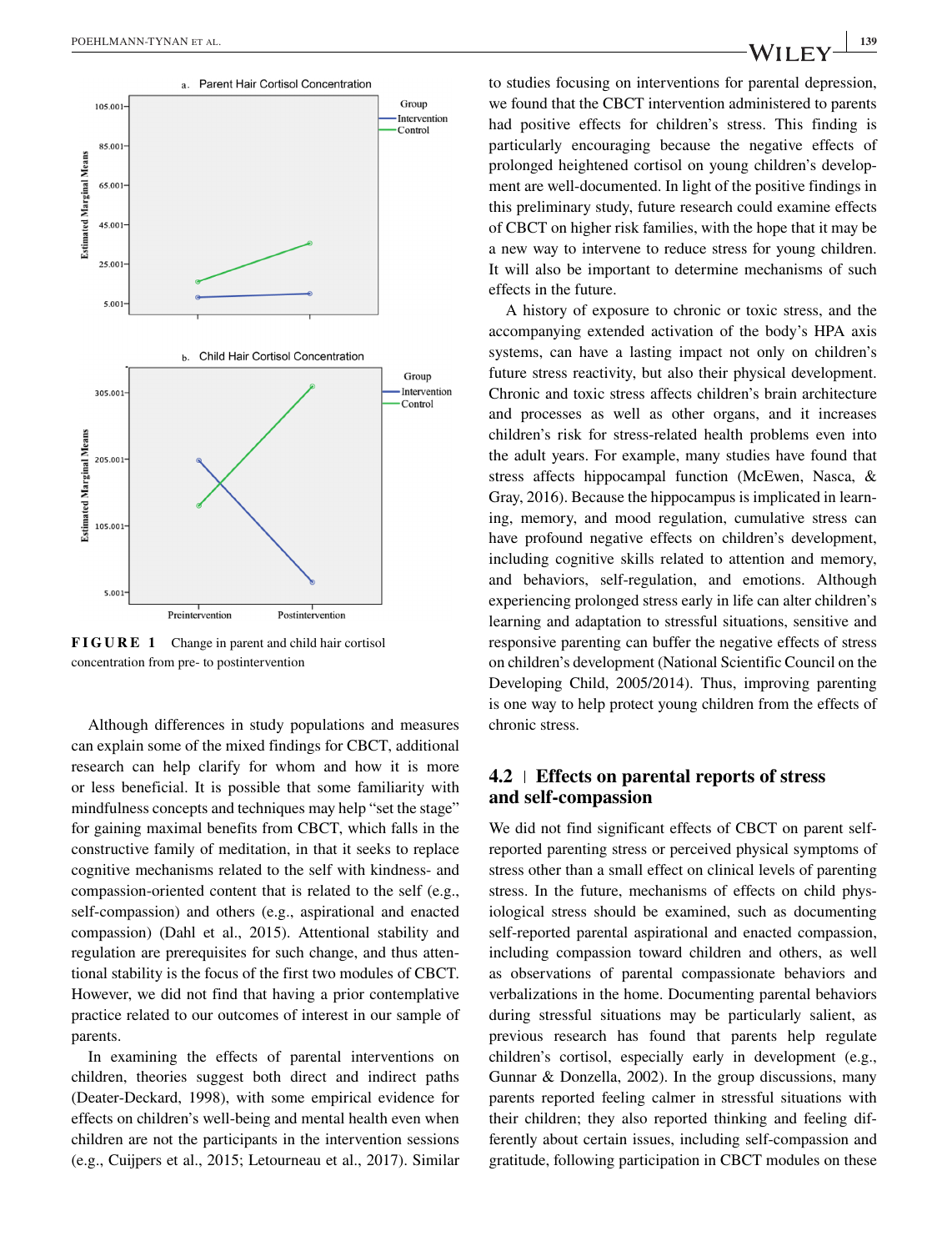topics. These reports suggest future possible mechanisms to examine when implementing CBCT or other kindness- or compassion-based interventions with parents.

There hass been mixed evidence regarding correspondence between perceived stress and hair cortisol in the literature. For example, O'Brien, Tronick, and Moore (2013) studied 135 diverse adults and found that hair cortisol was not correlated with any single perceived index of chronic stress (e.g., chaos in the home), but it was correlated with a global chronic stress composite. Moreover, a recent meta-analysis of 66 studies using hair cortisol (Stalder et al., 2017) has found no consistent association between hair cortisol and self-reports of perceived stress, depressive symptoms, or mood disorders. Similarly, in the present study, the only variables that were correlated with parental postintervention hair cortisol were parental and child preintervention cortisol. Parental hair cortisol was not correlated with any of the self-report measures, although we did not assess chronic stress or perceived chaos in the home.

#### **4.3 Limitations**

The study has many limitations, including its small sample size and the limited generalizability of the sample because most participants were from married, educated families affiliated with the early childcare centers at a major university. Although there was variability in family income, having a large proportion of higher income and well-educated families is problematic, especially because these variables have been related to hair cortisol in children (e.g., Henley & Koren, 2014). In addition, there was a large age range of children, from infancy to prekindergarten, and hair cortisol appears to change with age, although there is no normative data for the age range in the current study (e.g., Noppe et al., 2014). Thus, some behavioral child outcomes could not be explored easily because of measurement limitations with such a wide age range. Moreover, because only 20 hr of instruction were provided to CBCT participants (although this is the CBCT standard), some scholars have suggested that encouraging enacted compassion, without a lengthier focus on equanimity and coping with the pain that can come when empathizing with others' suffering, is not enough training to prevent the possibility of compassion burnout (Shonin et al., 2015). As Shonin et al. (2015) noted, those who engage in compassion meditation often practice equanimity and recognition of their own suffering for years prior to taking on alleviation of others' suffering. It is important to keep this in mind when implementing CBCT in the future, especially with vulnerable or traumatized groups.

Another limitation of the present study involves our inability to examine practice time in relation to participant outcomes in the intervention group. Midway through our study, we had to relocate our lab; in the process, some of the participants' practice logs were inadvertently destroyed. Future research examining CBCT with parents should systematically measure practice time, especially because not having enough time to practice was a common theme throughout the sessions with the present groups of parents. However, Mascaro et al. (2017) found that while some biological effects of CBCT were related to practice time, many other studies did not find a relation between practice time and CBCT outcomes. They speculated that practice time may be more important for particular populations and particular outcomes of CBCT. Although instructors were creative and encouraging about ways that participants could incorporate the lessons from CBCT in their lives, such as finding daily routines that were amenable to the addition of listening to guided meditations (e.g., when doing "mindless" tasks such as washing the dishes or vacuuming), it would be important to examine how participants arranged to do this on a daily basis, especially for parents of young children.

Moreover, we did not have funding to complete a third or fourth round of data collection with parents and children. Such longer term follow-up is particularly important to determine if effects of the intervention are maintained over time or to document if there are any effects that take longer to emerge. This may be particularly true for an intervention involving aspirational and enacted compassion, as practice is likely important—not just with guided meditations but also practice through interactions in the world. In addition, HCCs are notoriously difficult to modify in adults, but less so in children, and it would be beneficial to examine if the change rates that occurred were similar or different for children and their parents.

#### **4.4 Implications**

Future research could examine CBCT with both parents and children, as CBCT has been modified for children as well as adolescents (Ozawa-de Silva & Dodson-Lavelle, 2011). When parents and children participate in parallel interventions with similar messages and methods, they may support change—including new behaviors and discussions—in each other. Additional studies could expand inclusion to younger children as well. Mindfulness interventions have been examined in children as young as 3 years old, with positive effects on attention and self-regulation (e.g., Poehlmann-Tynan et al., 2016), and evaluating adapted versions of CBCT with children could contribute to this literature. Empathy development occurs beginning in infancy (Davidov, Zahn-Waxler, Roth-Hanania, & Knafo, 2013; Zahn-Waxler, Radke-Yarrow, Wagner, & Chapman, 1992), and it is important to encourage and support this process, as well as the development of compassion and self-regulation, as children grow older. In addition, it is critical to find and evaluate interventions that can reliably decrease stress processes in young children, as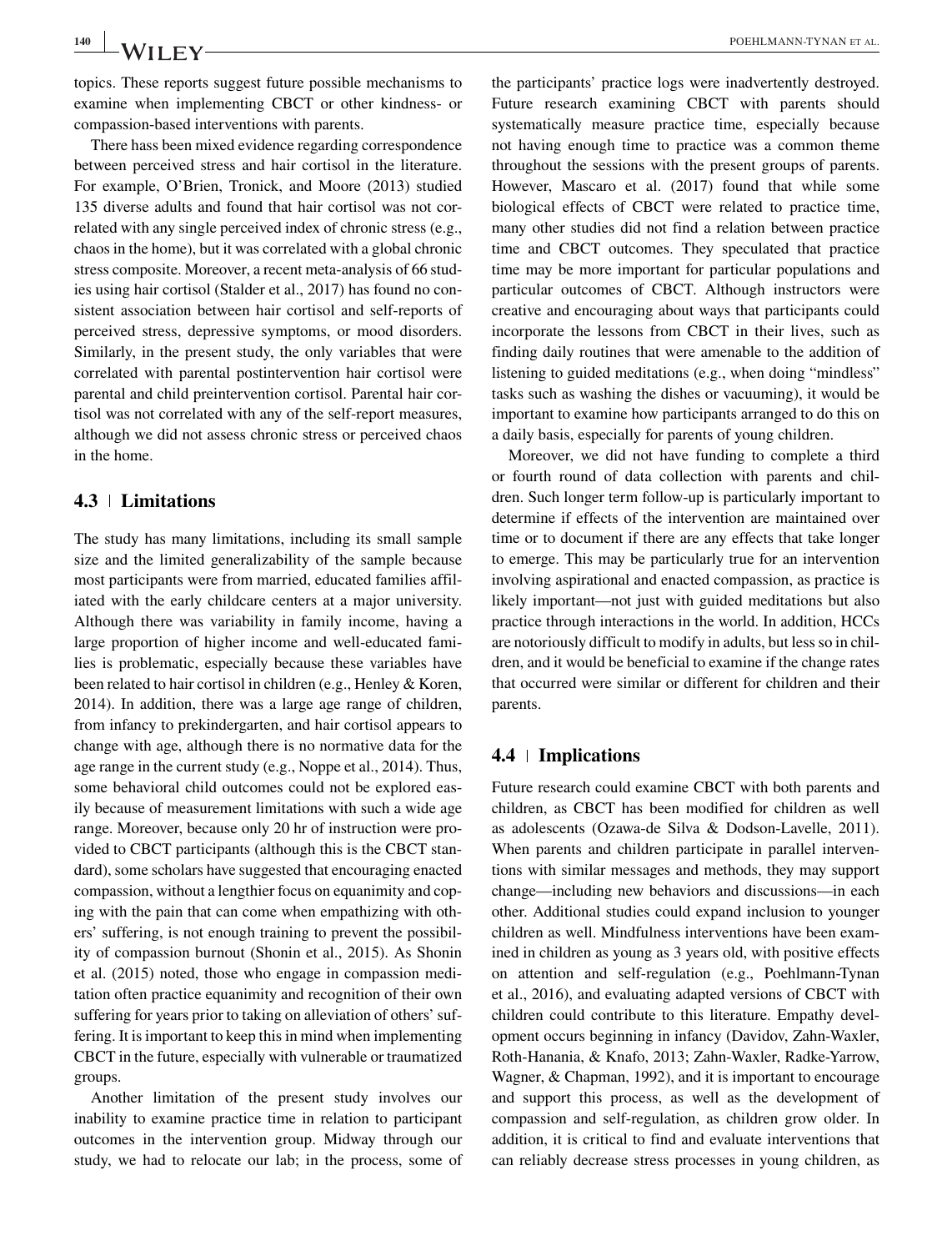they are particularly sensitive to the effects of cumulative physiological stress over time. It is also essential to engage parents in this process, as they provide a key proximal context for children, especially early in life. Some proponents of engaging children in secular contemplative training have chosen schools and education systems as the primary context for implementing such interventions (e.g., Flook, Goldberg, Pinger, & Davidson, 2015). Although such approaches may have positive effects, it is also likely necessary to engage parents as well, especially when children are very young.

#### **CONFLICT OF INTEREST**

The authors report no conflict of interest.

#### **ACKNOWLEDGMENTS**

This research was supported by grants to the first author and gifts to the School of Human Ecology from Dorothy A. O'Brien, Mary Sue and Mike Shannon, the Mai Family Foundation, and the Meyer Family Foundation. Special thanks to the families who generously gave of their time to participate in the study, the instructors (Leslie Langbert and Jennifer Knox) who expertly and compassionately ran the intervention sessions, the early childcare administrators and staff (Jill Riley, Paula Evenson, Jenny Lee) who supported the work, and the many graduate and undergraduate students who helped collect and code the data. Human subjects approvals were approved by the University of Wisconsin-Madison Institutional Review Board.

#### **ORCID**

*Julie Poehlmann-Tynan* <https://orcid.org/0000-0001-9249-2425>

#### **REFERENCES**

- Abidin, R. R. (1990). *Parenting stress index-short form* (3rd ed.). Charlottesville, VA: Pediatric Psychology Press.
- Altmaier, E., & Maloney, R. (2007). An initial evaluation of a mindful parenting program. *Journal of Clinical Psychology*, *63*(12), 1231– 1238.
- Baer, R. A., Smith, G. T., Hopkins, J., Krietemeyer, J., & Toney, L. (2006). Using self-report assessment methods to explore facets of mindfulness. *Assessment*, *13*, 27–45.
- Baer, R. A., Smith, G. T., Lykins, E., Button, D., Krietemeyer, J., Sauer, S., … Williams, J. M. G. (2008). Construct validity of the Five Facet Mindfulness Questionnaire in meditating and nonmeditating samples. *Assessment*, *15*(3), 329–342.
- Bates, R., Salsberry, P., & Ford, J. (2017). Measuring stress in young children using hair cortisol: The state of the science. *Biological Research for Nursing*, *19*(5), 499–510.
- Bellg, A. J., Borrelli, B., Resnick, B., Hecht, J., Sharp Minicucci, D., Ory, M., … Czajkowski, S. (2004). Enhancing treatment fidelity in health
- Bevans, K., Cerbone, A., & Overstreet, S. (2008). Relations between recurrent trauma exposure and recent life stress and salivary cortisol among children. *Development and Psychopathology*, *20*(1), 257– 272.<https://doi.org/10.1017/S0954579408000126>
- Bevans, K., Cerbone, A. B., & Overstreet, S. (2009). The interactive effects of elevated mid-afternoon cortisol and trauma history on PTSD symptoms in children: A preliminary study. *Psychoneuroendocrinology*, *34*(10), 1582–1585. [https://doi.org/10.1016/](https://doi.org/10.1016/j.psyneuen.2009.04.010) [j.psyneuen.2009.04.010](https://doi.org/10.1016/j.psyneuen.2009.04.010)
- Blackledge, J. T., & Hayes, S. C. (2006). Using acceptance and commitment training in the support of parents of children diagnosed with autism. *Child & Family Behavior Therapy*, *28*(1), 1–18.
- Blair, C., & Diamond, A. (2008). Biological processes in prevention and intervention: The promotion of self-regulation as a means of preventing school failure. *Development and Psychopathology*, *20*(3), 899– 911.
- Bögels, S., Hoogstad, B., van Dun, L., de Schutter, S., & Restifo, K. (2008). Mindfulness training for adolescents with externalizing disorders and their parents. *Behavioural and Cognitive Psychotherapy*, *36*(2), 193–209.
- Carlson, L. E., Speca, M., Patel, K. D., & Goodey, E. (2003). Mindfulness-based stress reduction in relation to quality of life, mood, symptoms of stress, and immune parameters in breast and prostate cancer outpatients. *Psychosomatic Medicine*, *65*(4), 571– 581.
- Carlson, L. E., & Thomas, B. C. (2007). Development of the Calgary Symptoms of Stress Inventory (C-SOSI). *International Journal of Behavioral Medicine*, *14*(4), 249–256.
- Chiesa, A., & Serretti, A. (2009). Mindfulness-based stress reduction for stress management in healthy people: A review and meta-analysis. *Journal of Alternative and Complementary Medicine*, *15*(5), 593– 600.
- Clark, R., Tluczek, A., & Wenzel, A. (2003). Psychotherapy for postpartum depression: A preliminary report. *American Journal of Orthopsychiatry*, *73*(4), 441–454.
- Coatsworth, J. D., Duncan, L. G., Greenberg, M. T., & Nix, R. L. (2010). Changing parent's mindfulness, child management skills and relationship quality with their youth: Results from a randomized pilot intervention trial. *Journal of Child and Family Studies*, *19*(2), 203– 217.
- Coatsworth, J. D., Duncan, L. G., Nix, R. L., Greenberg, M. T., Gayles, J. G., Bamberger, K. T., … Demi, M. A. (2015). Integrating mindfulness with parent training: Effects of the Mindfulness-Enhanced Strengthening Families Program. *Developmental Psychology*, *51*(1), 26–35.
- Crnic, K. A., & Greenberg, M. T. (1990). Minor parenting stresses with young children. *Child Development*, *61*, 1628–1637.
- Cuijpers, P., Weitz, E., Karyotaki, E., Garber, J., & Andersson, G. (2015). The effects of psychological treatment of maternal depression on children and parental functioning: A meta-analysis. *European Child & Adolescent Psychiatry*, *24*(2), 237–245.
- Dahl, C. J., Lutz, A., & Davidson, R. J. (2015). Reconstructing and deconstructing the self: Cognitive mechanisms in meditation practice. *Trends in Cognitive Sciences*, *19*(9), 515–523.
- Danese, A., & McEwen, B. S. (2012). Adverse childhood experiences, allostasis, allostatic load, and age-related disease. *Physiology & Behavior*, *106*(1), 29–39.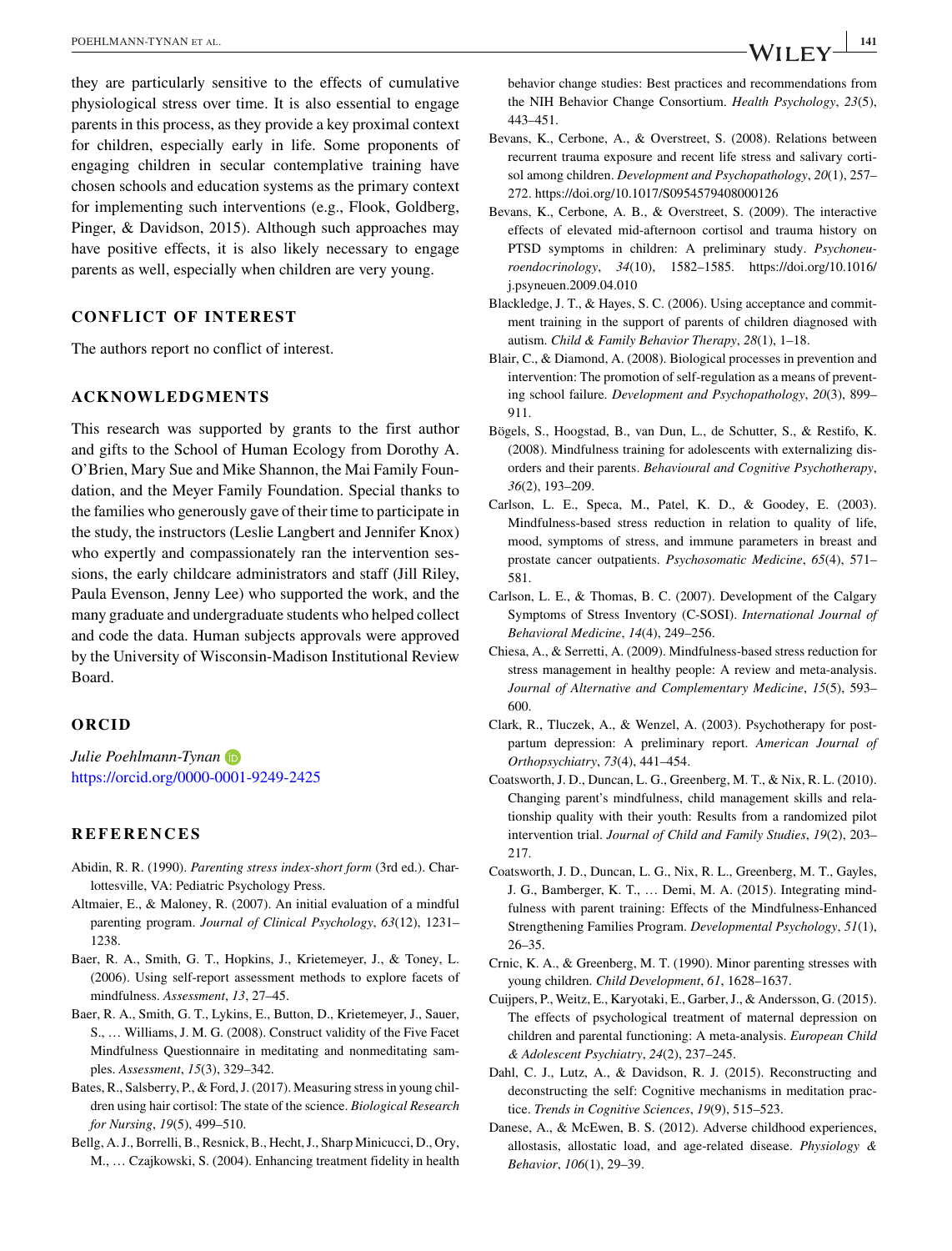- D'Anna-Hernandez, K. L., Ross, R. G., Natvig, C. L., & Laudenslager, M. L. (2011). Hair cortisol levels as a retrospective marker of hypothalamic-pituitary axis activity throughout pregnancy: Comparison to salivary cortisol. *Physiology & Behavior*, *104*(2), 348–353. <https://doi.org/10.1016/j.physbeh.2011.02.041>
- Davidov, M., Zahn-Waxler, C., Roth-Hanania, R., & Knafo, A. (2013). Concern for others in the first year of life: Theory, evidence, and avenues for research. *Child Development Perspectives*, *7*, 126–131.
- Davidson, R. J., Kabat-Zinn, J., Schumacher, J., Rosenkranz, M., Muller, D., Santorelli, S. F., … Sheridan, J. F. (2003). Alterations in brain and immune function produced by mindfulness meditation. *Psychosomatic Medicine*, *65*(4), 564–570.
- Dawe, S., & Harnett, P. (2007). Reducing potential for child abuse among methadone-maintained parents: Results from a randomized controlled trial. *Journal of Substance Abuse Treatment*, *32*(4), 381– 390.
- Deater-Deckard, K. (1998). Parenting stress and child adjustment: Some old hypotheses and new questions. *Clinical Psychology: Science and Practice*, *5*, 314–332.
- Deater-Deckard, K., Li, M., & Bell, M. A. (2016). Multifaceted emotion regulation, stress and affect in mothers of young children. *Cognition and Emotion*, *30*(3), 444–457.
- Desbordes, G., Negi, L. T., Pace, T. W., Wallace, B. A., Raison, C. L., & Schwartz, E. L. (2012). Effects of mindful-attention and compassion meditation training on amygdala response to emotional stimuli in an ordinary, non-meditative state. *Frontiers in Human Neuroscience*, *6*, Article 292, 1–15.
- Desbordes, G., Negi, L. T., Pace, T. W., Wallace, B. A., Raison, C. L., & Schwartz, E. L. (2014). Effects of eight-week meditation training on hippocampal volume: A comparison of mindful attention training and Cognitively-Based Compassion Training. *Journal of Alternative and Complementary Medicine*, *20*(5), A24.
- Dettenborn, L., Tietze, A., Kirschbaum, C., & Stalder, T. (2012). The assessment of cortisol in human hair: Associations with sociodemographic variables and potential confounders. *Stress: The International Journal on the Biology of Stress*, *15*(6), 578–588. [https://](https://doi.org/10.3109/10253890.2012.654479) [doi.org/10.3109/10253890.2012.654479](https://doi.org/10.3109/10253890.2012.654479)
- Dodds, S., Pace, T. W., Bell, M., Fiero, M., Negi, L. T., Raison, C., & Weihs, K. (2015). Feasibility of Cognitively-Based Compassion Training (CBCT) on psychological well-being in breast cancer survivors: A randomized, wait list controlled pilot study. *Psycho-Oncology*, *24*, 96–97.
- Duncan, L. G., & Bardacke, N. (2010). Mindfulness-based childbirth and parenting education: Promoting family mindfulness during the perinatal period. *Journal of Child and Family Studies*, *19*(2), 190– 202.
- Duncan, L. G., Coatsworth, J. D., Gayles, J. G., Geier, M. H., & Greenberg, M. T. (2015). Can mindful parenting be observed? Relations between observational ratings of mother-youth interactions and mothers' self-report of mindful parenting. *Journal of Family Psychology*, *29*(2), 276–282.
- Duncan, L. G., Coatsworth, J. D., & Greenberg, M. T. (2009). A model of mindful parenting: Implications for parent-child relationships and prevention research. *Clinical Child and Family Psychology Review*, *12*(3), 255–270.
- Feldman, R., Weller, A., Sirota, L., & Eidelman, A. I. (2003). Testing a family intervention hypothesis: The contribution of mother-infant skin-to-skin contact (kangaroo care) to family interaction, proximity, and touch. *Journal of Family Psychology*, *17*(1), 94.
- Flook, L., Goldberg, S. B., Pinger, L., & Davidson, R. J. (2015). Promoting prosocial behavior and self-regulatory skills in preschool children through a mindfulness-based kindness curriculum. *Developmental Psychology*, *51*(1), 44–51.
- Garland, S. N., Carlson, L. E., Stephens, A. J., Antle, M. C., Samuels, C., & Campbell, T. S. (2014). Mindfulness-based stress reduction compared with cognitive behavioral therapy for the treatment of insomnia comorbid with cancer: A randomized, partially blinded, noninferiority trial. *Journal of Clinical Oncology*, *32*(5), 449–457.
- Gerstein, E. D., & Poehlmann-Tynan, J. (2015). Transactional processes in children born preterm: Influences of mother-child interactions and parenting stress. *Journal of Family Psychology*, *29*(5), 777–787.
- Goyal, M., Singh, S., Sibinga, E. M., Gould, N. F., Rowland-Seymour, A., Sharma, R., … Ranasinghe, P. D. (2014). Meditation programs for psychological stress and well-being: A systematic review and metaanalysis. *JAMA Internal Medicine*, *174*(3), 357–368.
- Greenberg, M. T., & Harris, A. R. (2012). Nurturing mindfulness in children and youth: Current state of research. *Child Development Perspectives*, *6*(2), 161–166.
- Groeneveld, M. G., Vermeer, H. J., Linting, M., Noppe, G., van Rossum, E. C., & van IJzendoorn, M. H. (2013). Children's hair cortisol as a biomarker of stress at school entry. *Stress: The International Journal on the Biology of Stress*, *16*(6), 711–715. [https://doi.org/10.3109/](https://doi.org/10.3109/10253890.2013.817553) [10253890.2013.817553](https://doi.org/10.3109/10253890.2013.817553)
- Grossman, P., Niemann, L., Schmidt, S., & Walach, H. (2004). Mindfulness-based stress reduction and health benefits: A metaanalysis. *Journal of Psychosomatic Research*, *57*(1), 35–43.
- Gunnar, M. R., & Donzella, B. (2002). Social regulation of the cortisol levels in early human development. *Psychoneuroendocrinology*, *27*(1-2), 199–220. [https://doi.org/10.1016/S0306-4530\(01\)00045-2](https://doi.org/10.1016/S0306-4530\05001\05100045-2)
- Haskett, M. E., Ahern, L. S., Ward, C. S., & Allaire, J. C. (2006). Factor structure and validity of the Parenting Stress Index-Short Form. *Journal of Clinical Child & Adolescent Psychology*, *35*(2), 302–312.
- Heneghan, A. M., Mercer, M., & DeLeone, N. L. (2004). Will mothers discuss parenting stress and depressive symptoms with their child's pediatrician? *Pediatrics*, *113*(3), 460–467.
- Henley, P., & Koren, G. (2014). Preschoolers' hair cortisol levels are linked to parental income. *Therapeutic Drug Monitoring*, *36*(2), 133– 135.<https://doi.org/10.1097/ftd.0b013e31829f0ba6>
- Jaffee, S. R., McFarquhar, T., Stevens, S., Ouellet-Morin, I., Melhuish, E., & Belsky, J. (2015). Interactive effects of early and recent exposure to stressful contexts on cortisol reactivity in middle childhood. *Journal of Child Psychology and Psychiatry*, *56*(2), 138–146.
- Kabat-Zinn, J. (1991). *Full catastrophe living: Using the wisdom of your body and mind to face stress, pain, and illness*. New York, NY: Bantam/Random House.
- Kapoor, A., Lubach, G., Hedman, C., Ziegler, T. E., & Coe, C. L. (2014). Hormones in infant rhesus monkeys' (Macaca mulatta) hair at birth provide a window into the fetal environment. *Pediatric Research*, *75*(4), 476–481.<https://doi.org/10.1038/pr.2014.1>
- Kapoor, A., Schultz-Darken, N., & Ziegler, T. E. (2018). Radiolabel validation of cortisol in the hair of rhesus monkeys. *Psychoneuroendocrinology*, *97*, 190–195.
- Karlén, J., Frostell, A., Theodorsson, E., Faresjö, T., & Ludvigsson, J. (2013). Maternal influence on child HPA axis: A prospective study of cortisol levels in hair. *Pediatrics*, *132*(5), e1333–e1340.
- Karlén, J., Ludvigsson, J., Hedmark, M., Faresjö, Å., Theodorsson, E., & Faresjö, T. (2015). Early psychosocial exposures, hair cortisol levels, and disease risk. *Pediatrics*, *135*(6), e1450–e1457.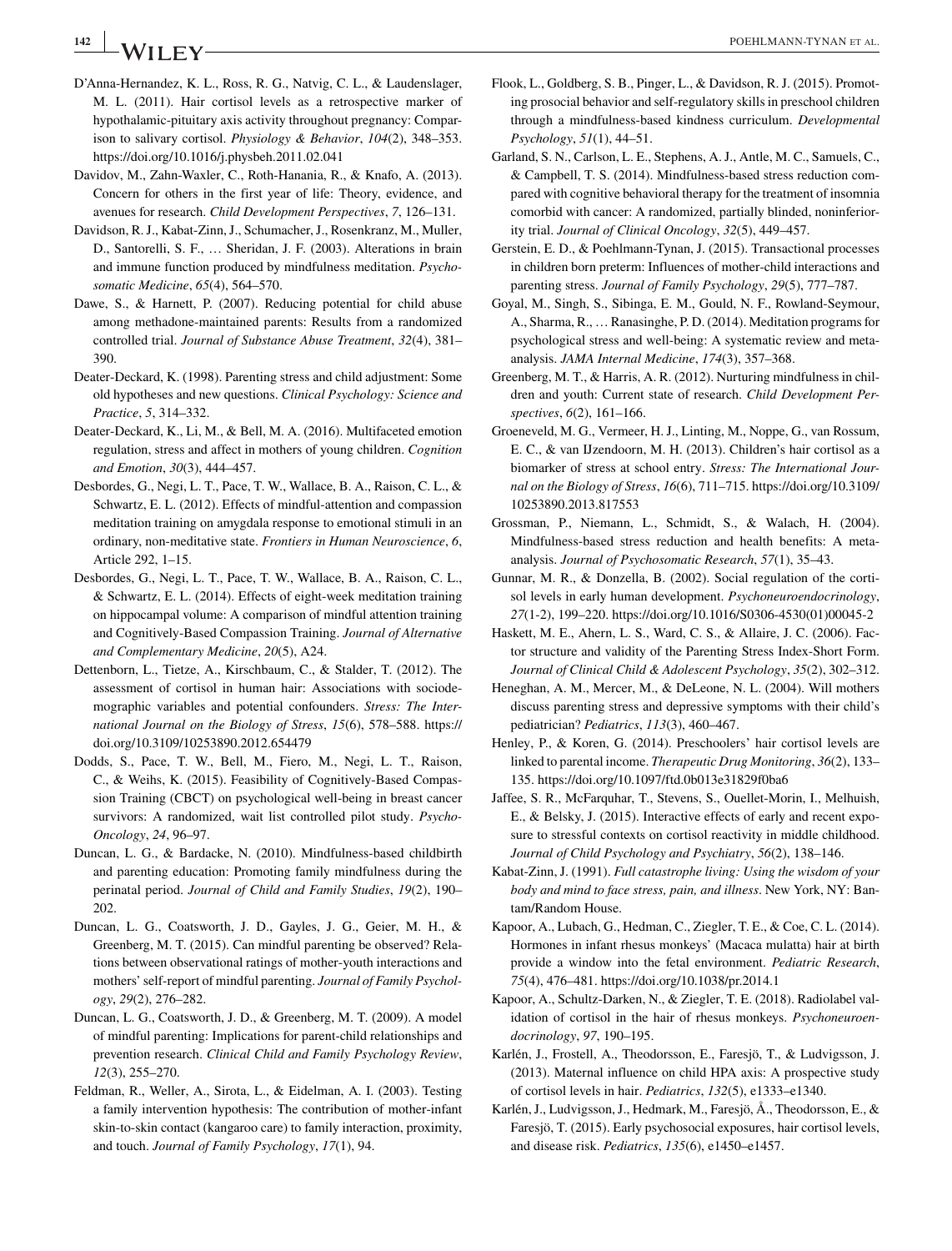- Kiess, W., Meidert, A., Dressendörfer, R. A., Schriever, K., Kessler, U., König, A., … Strasburger, C. J. (1995). Salivary cortisol levels throughout childhood and adolescence: Relation with age, pubertal stage, and weight. *Pediatric Research*, *37*, 502–506.
- Knafo, A., Zahn-Waxler, C., Van Hulle, C., Robinson, J. L., & Rhee, S. H. (2008). The developmental origins of a disposition toward empathy: Genetic and environmental contributions. *Emotion*, *8*(6), 737–752.
- Labelle, L. E., Campbell, T. S., Faris, P., & Carlson, L. E. (2015). Mediators of Mindfulness-Based Stress Reduction (MBSR): Assessing the timing and sequence of change in cancer patients. *Journal of Clinical Psychology*, *71*(1), 21–40.
- Lazarus, R. S., DeLongis, A., Folkman, S., & Gruen, R. (1985). Stress and adaptational outcomes: The problem of confounded measures. *American Psychologist*, *40*, 770–779.
- Letourneau, N. L., Dennis, C. L., Cosic, N., & Linder, J. (2017). The effect of perinatal depression treatment for mothers on parenting and child development: A systematic review. *Depression and Anxiety*, *34*, 928–966.
- Mascaro, J. S., Kelley, S., Darcher, A., Negi, L. T., Worthman, C., Miller, A., & Raison, C. (2018). Meditation buffers medical student compassion from the deleterious effects of depression. *Journal of Positive Psychology*, *13*(2), 133–142.
- Mascaro, J., Negi, L. T., & Raison, C. L. (2017). Cognitively-Based Compassion Training: Gleaning generalities from specific biological effects. In E. M. Seppala, E. Simon-Thomas, S. L. Brown, M. C. Worline, C. D. Cameron, & J. R. Doty (Eds.), *The Oxford handbook of compassion science* (pp. 247–257). New York, NY: Oxford University Press.
- McEwen, B. S. (2012). Brain on stress: How the social environment gets under the skin. *Proceedings of the National Academy of Sciences*, USA, *109*(Suppl. 2), 17180–17185.
- McEwen, B. S., Nasca, C., & Gray, J. D. (2016). Stress effects on neuronal structure: Hippocampus, amygdala, and prefrontal cortex. *Neuropsychopharmacology*, *41*(1), 3–23.
- Muentner, L., Weymouth, L. A., Kapoor, A., & Poehlmann-Tynan, J. (2019). Getting under the skin: Young children's physiological and behavioral responses to witnessing their fathers' crime, arrest, or sentencing. *Psychoneuroendocrinology*, Under review.
- Murray, L., Halligan, S. L., Goodyer, I., & Herbert, J. (2010). Disturbances in early parenting of depressed mothers and cortisol secretion in offspring: A preliminary study. *Journal of Affective Disorders*, *122*(3), 218–223.
- National Scientific Council on the Developing Child. (2005/2014). *Excessive stress disrupts the architecture of the developing brain: Working Paper No. 3* (Updated ed.). Retrieved from [www.developing](http://www.developingchild.harvard.edu) [child.harvard.edu](http://www.developingchild.harvard.edu)
- Neff, K. D. (2003). The development and validation of a scale to measure self-compassion. *Self and Identity*, *2*(3), 223–250.
- Neff, K. D., & McGehee, P. (2010). Self-compassion and psychological resilience among adolescents and young adults. *Self and Identity*, *9*(3), 225–240.
- Noppe, G., Van Rossum, E. F. C., Koper, J. W., Manenschijn, L., Bruining, G. J., de Rijke, Y. B., & van den Akker, E. L. T. (2014). Validation and reference ranges of hair cortisol measurement in healthy children. *Hormone Research Paediatrics*, *82*(2), 97–102. [https://doi.org/](https://doi.org/10.1159/000362519) [10.1159/000362519](https://doi.org/10.1159/000362519)
- O'Brien, K. M., Tronick, E. Z., & Moore, C. L. (2013). Relationship between hair cortisol and perceived chronic stress in a diverse sample. *Stress and Health*, *29*(4), 337–344.
- Ozawa-de Silva, B., & Dodson-Lavelle, B. (2011). An education of heart and mind: Practical and theoretical issues in teaching Cognitive-Based Compassion Training to children. *Practical Matters*, *4*, 1–28.
- Pace, T. W., Negi, L. T., Adame, D. D., Cole, S. P., Sivilli, T. I., Brown, T. D., … Raison, C. L. (2009). Effect of compassion meditation on neuroendocrine, innate immune and behavioral responses to psychosocial stress. *Psychoneuroendocrinology*, *34*, 87–98.
- Pace, T. W., Negi, L. T., Dodson-Lavelle, B., Ozawa-de Silva, B., Reddy, S. D., Cole, S. P., … Raison, C. L. (2013). Engagement with Cognitively-Based Compassion Training is associated with reduced salivary C-reactive protein from before to after training in foster care program adolescents. *Psychoneuroendocrinology*, *38*(2), 294– 299.
- Palmer, F. B., Anand, K. S., Graff, J., Murphy, L. E., Qu, Y., Völgyi, E., … Tylavsky, F. A. (2013). Early adversity, socioemotional development, and stress in urban 1-year-old children. *Journal of Pediatrics*, *163*(6), 1733–1739.<https://doi.org/10.1016/j.jpeds.2013.08.030>
- Poehlmann-Tynan, J., Vigna, A. B., Weymouth, L. A., Gerstein, E. D., Burnson, C., Zabransky, M., … Zahn-Waxler, C. (2016). A pilot study of contemplative practices with economically disadvantaged preschoolers: Children's empathic and self-regulatory behaviors. *Mindfulness*, *7*(1), 46–58.
- Pragst, F., & Balikova, M. A. (2006). State of the art in hair analysis for detection of drug and alcohol abuse. *Clinica Chimica Acta*, *370*(1-2), 17–49.
- Raes, F., Pommier, E., Neff, K. D., & Van Gucht, D. (2011). Construction and factorial validation of a short form of the Self-Compassion Scale. *Clinical Psychology & Psychotherapy*, *18*(3), 250–255.
- Raghunathan, T. E., Lepkowski, J. M., van Hoewyk, J., & Solenberger, P. A. (2001). A multivariate technique for multiply imputing missing values using a sequence of regression models. *Survey Methodology*, *27*, 85–95.<https://doi.org/10.1016/j.csda.2015.08.004>
- Raul, J. S., Cirimele, V., Ludes, B., & Kintz, P. (2004). Detection of physiological concentrations of cortisol and cortisone in human hair. *Clinical Biochemistry*, *37*(12), 1105–1011. [https://doi.org/10.1016/](https://doi.org/10.1016/j.clinbiochem.2004.02.010) [j.clinbiochem.2004.02.010](https://doi.org/10.1016/j.clinbiochem.2004.02.010)
- Roth-Hanania, R., Davidov, M., & Zahn-Waxler, C. (2011). Empathy development from 8 to 16 months: Early signs of concern for others. *Infant Behavior & Development*, *34*(3), 447–458.
- Russell, E., Koren, G., Rieder, M., & Van Uum, S. (2012). Hair cortisol as a biological marker of chronic stress: Current status, future directions and unanswered questions. *Psychoneuroendocrinology*, *37*(5), 589–601.<https://doi.org/10.1016/j.psyneuen.2011.09.009>
- Saltzman, A., & Goldin, P. (2008). Mindfulness-based stress reduction for school-age children. In L. A. Greco & S. C. Hayes (Eds.), *Acceptance and mindfulness treatments for children and adolescents: A practitioner's guide* (pp. 139–161). Oakland, CA: New Harbinger.
- Sanada, K., Montero-Marin, J., Alda Díez, M., Salas-Valero, M., Pérez-Yus, M. C., Morillo, H., … García-Campayo, J. (2016). Effects of mindfulness-based interventions on salivary cortisol in healthy adults: A meta-analytical review. *Frontiers in Physiology*, *7*, Article 471, 1-12.
- Sauvé, B., Koren, G., Walsh, G., Tokmakejian, S., & Van Uum, S. H. (2007). Measurement of cortisol in human hair as a biomarker of systemic exposure. *Clinical & Investigative Medicine*, *30*(5), 183– 191.
- Shonin, E., Van Gordon, W., Compare, A., Zangeneh, M., & Griffiths, M. D. (2015). Buddhist-derived loving-kindness and compassion med-